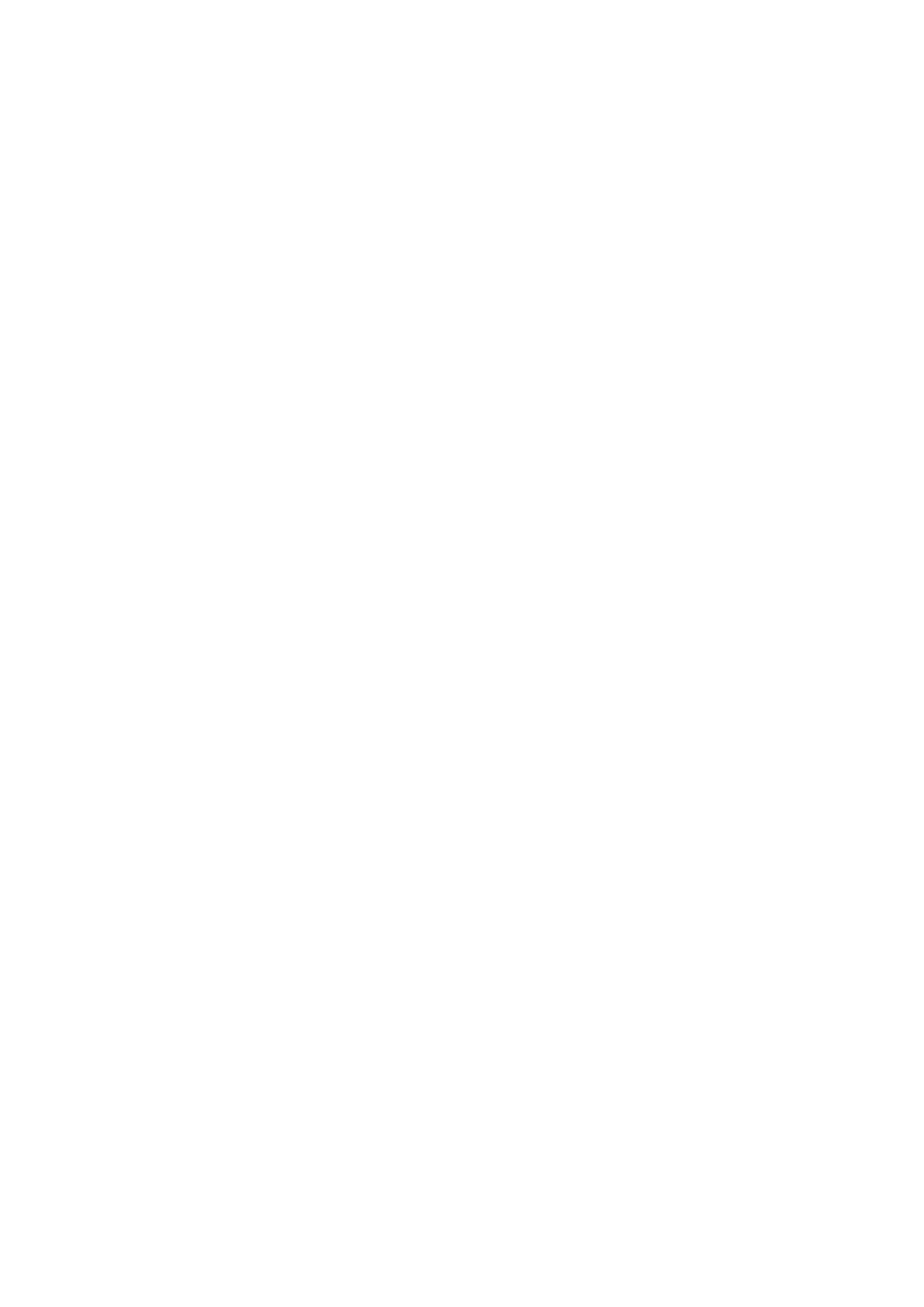## **EUROPEAN UNIVERSITY INSTITUTE, FLORENCE ROBERT SCHUMAN CENTRE FOR ADVANCED STUDIES CLIMATE POLICY RESEARCH UNIT**

*Carbon price as renewable energy support? Empirical analysis on wind power in Denmark*

**CLAIRE GAVARD**

EUI Working Paper **RSCAS** 2012/19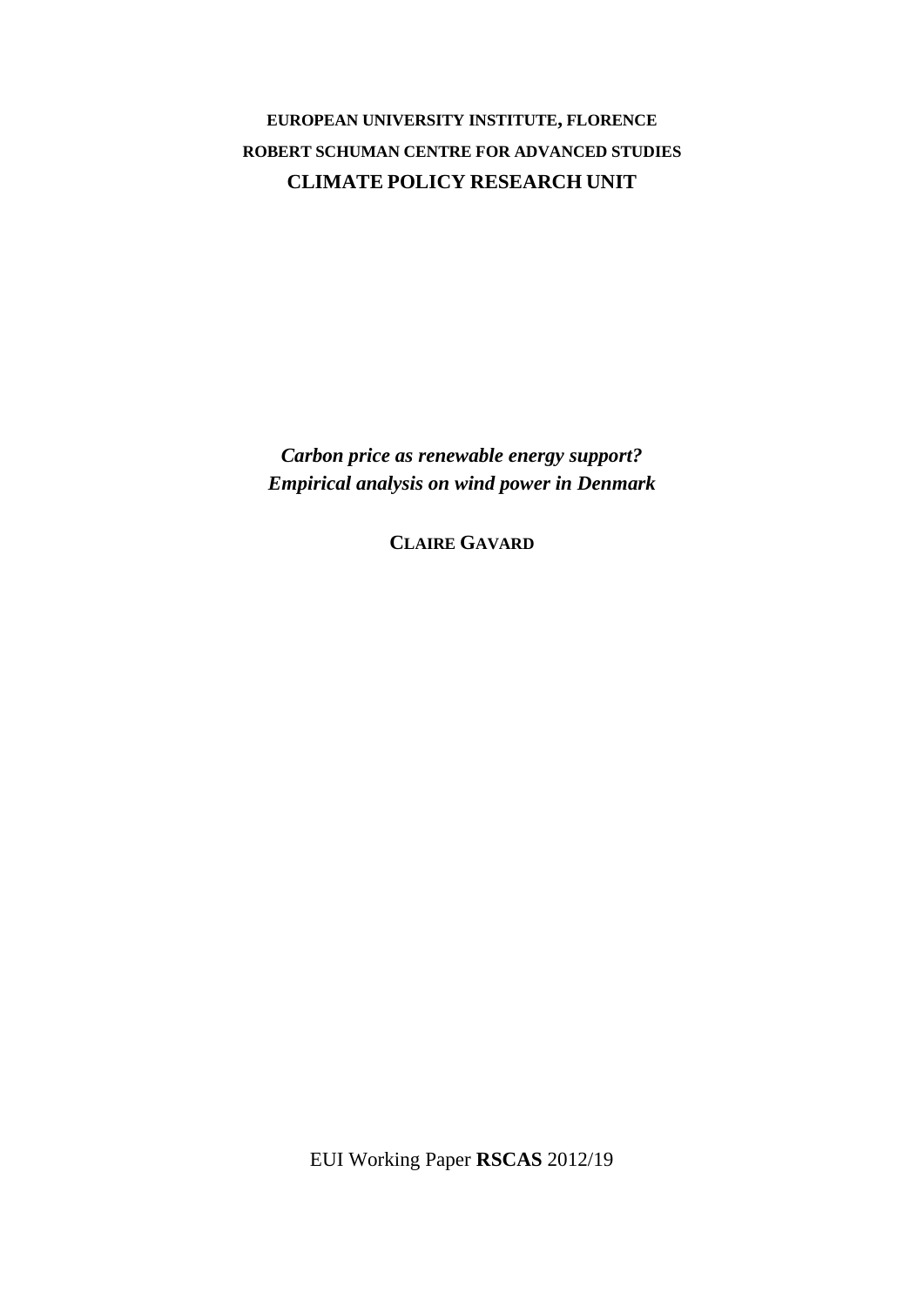This text may be downloaded only for personal research purposes. Additional reproduction for other purposes, whether in hard copies or electronically, requires the consent of the author(s), editor(s). If cited or quoted, reference should be made to the full name of the author(s), editor(s), the title, the working paper, or other series, the year and the publisher.

ISSN 1028-3625

© 2012 Claire Gavard

Printed in Italy, May 2012 European University Institute Badia Fiesolana I – 50014 San Domenico di Fiesole (FI) Italy [www.eui.eu/RSCAS/Publications/](http://www.eui.eu/RSCAS/Publications/) [www.eui.eu](http://www.eui.eu/) [cadmus.eui.eu](http://cadmus.eui.eu/dspace/index.jsp)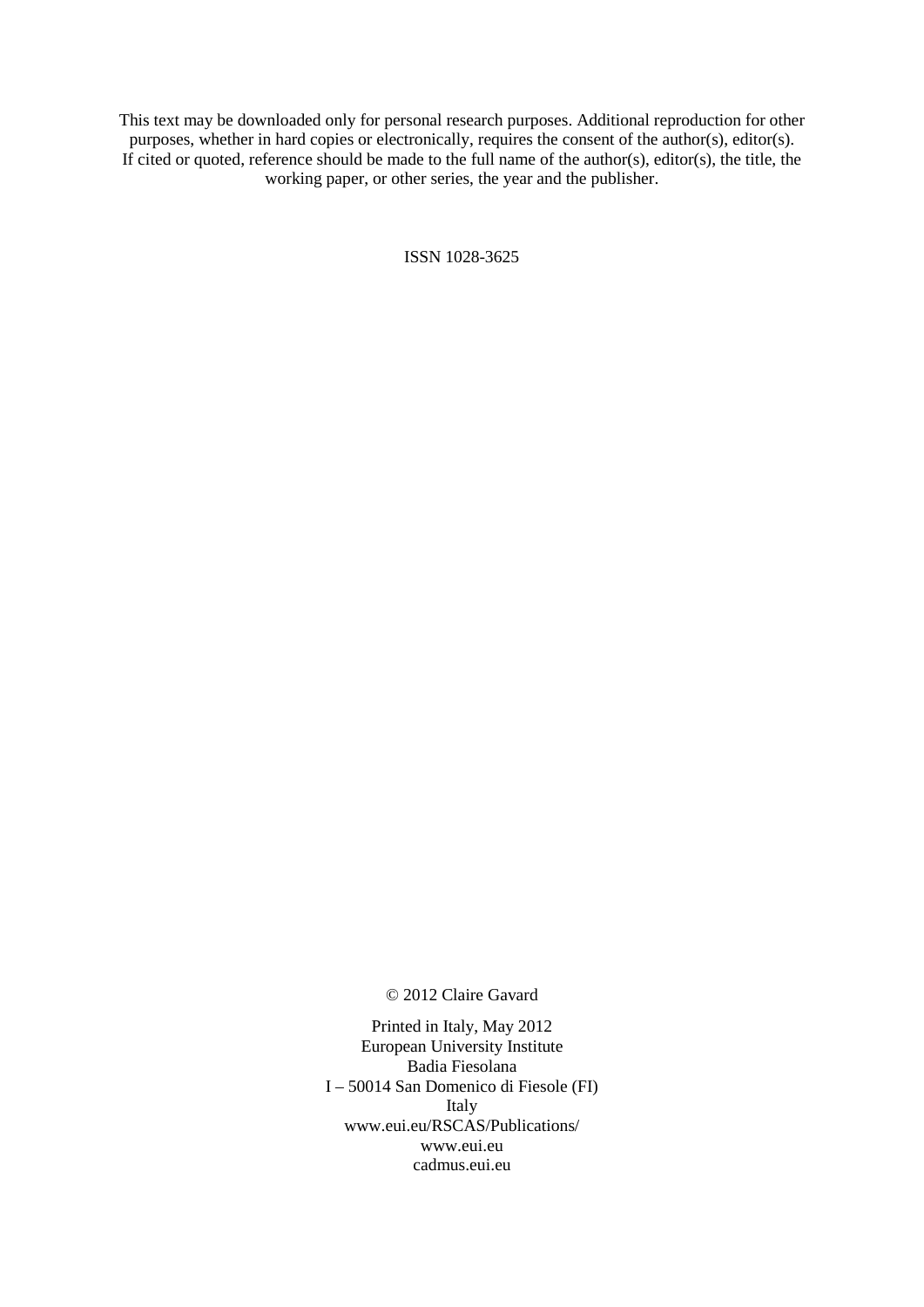## **Robert Schuman Centre for Advanced Studies**

The Robert Schuman Centre for Advanced Studies (RSCAS), created in 1992 and directed by Stefano Bartolini since September 2006, aims to develop inter-disciplinary and comparative research and to promote work on the major issues facing the process of integration and European society.

The Centre is home to a large post-doctoral programme and hosts major research programmes and projects, and a range of working groups and *ad hoc* initiatives. The research agenda is organised around a set of core themes and is continuously evolving, reflecting the changing agenda of European integration and the expanding membership of the European Union.

Details of the research of the Centre can be found on: <http://www.eui.eu/RSCAS/Research/>

Research publications take the form of Working Papers, Policy Papers, Distinguished Lectures and books. Most of these are also available on the RSCAS website: <http://www.eui.eu/RSCAS/Publications/>

The EUI and the RSCAS are not responsible for the opinion expressed by the author(s).

## **Climate Policy Research Unit**

The Climate Policy Research Unit (CPRU) is a research group within the Robert Schuman Centre for Advanced Studies under the Loyola de Palacio Chair. The goal of the CPRU is to provide a reliable source for information and analysis of EU climate policy and a forum for discussion of research carried out in this area among government officials, academics and industry.

The CPRU was established in 2010 at the initiative of Josep Borrell, President of the EUI and former President of the European Parliament, as a means of providing more focus to European climate policy developments. The director of the CPRU is [Denny Ellerman,](http://www.florence-school.eu/portal/page/portal/LDP_HOME/About/People/Governance_2#Ellerman) part-time professor at the RSCAS, and recently retired as a Senior Lecturer from MIT's Sloan School of Management. The CPRU works in collaboration with the energy and regulatory policy research groups of the Florence School of Regulation and Loyola de Palacio Chair and with the Global Governance Programme at the EUI. Starting in 2012, the CPRU has been funded primarily by the European Commission (DG Climate Action).

The opinions expressed in this paper are those of the author(s) and do not represent the views of the European University Institute or any of its subsidiary components or those of the European Commission.

For more information:

www.florence-school.eu/portal/page/portal/LDP\_HOME/Research/Climate\_Policy\_Research\_Unit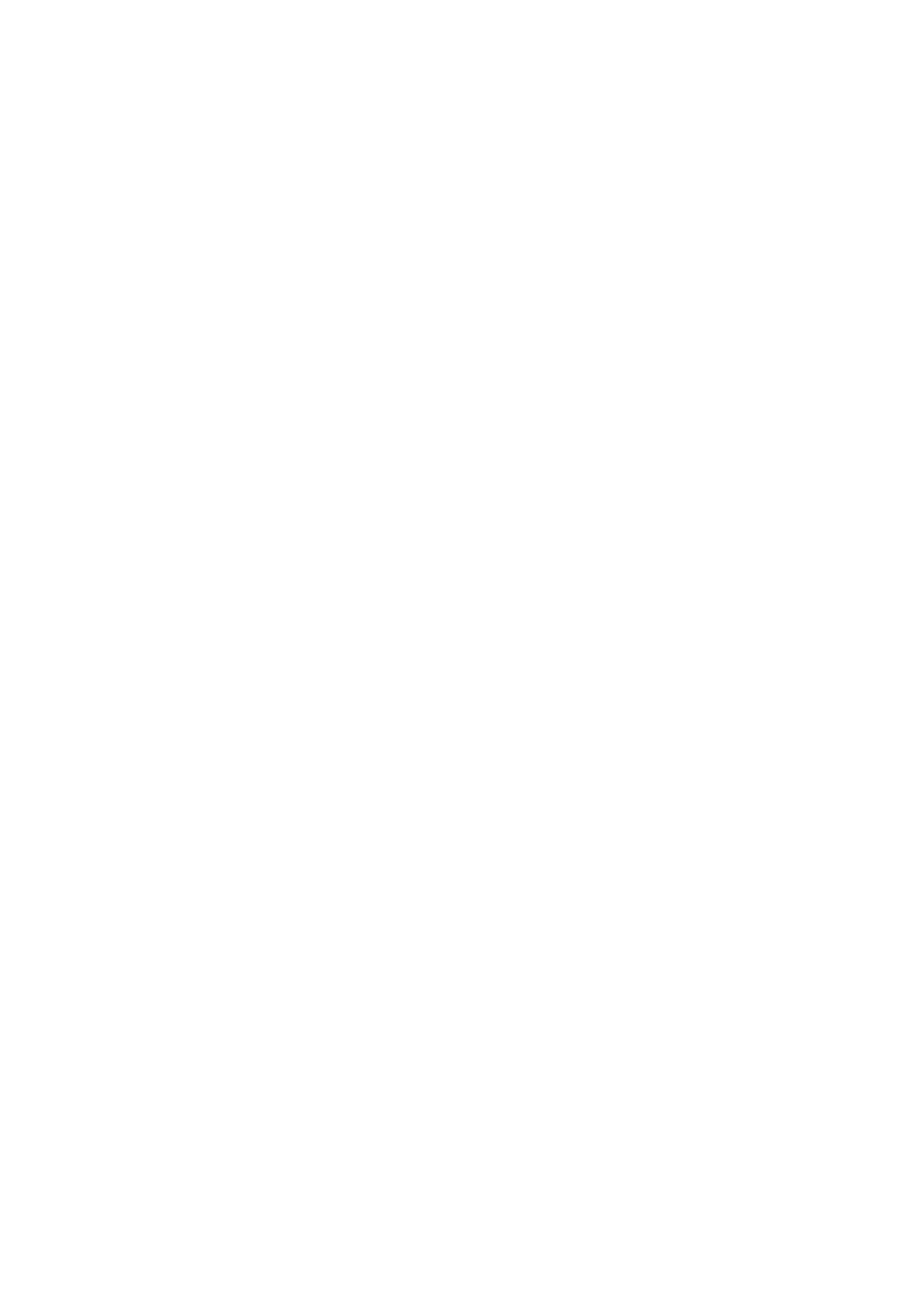## **Abstract**

Empirical analysis on wind energy in Denmark is used to quantify the impact of the various support policies in place in the last decade and infer the carbon price that would lead to the same level of deployment under the hypothesis of revenue certainty equivalence. Probit analysis on monthly data is used to test the impact of electricity price and support policies on the observation of new turbine connections to the grid. The support level is the dominant factor while the impact of the past electricity price is limited. A feed-in tariff regime significantly brings in more wind energy than a fixed premium. No difference between the impacts of a variable and a fixed premium is found. The probability of new connections as a function of the support level and the policy type is used to give an indication of the carbon price level that would support similar renewable deployment.

## **Keywords**

Carbon price, Denmark, renewable support policies, wind power.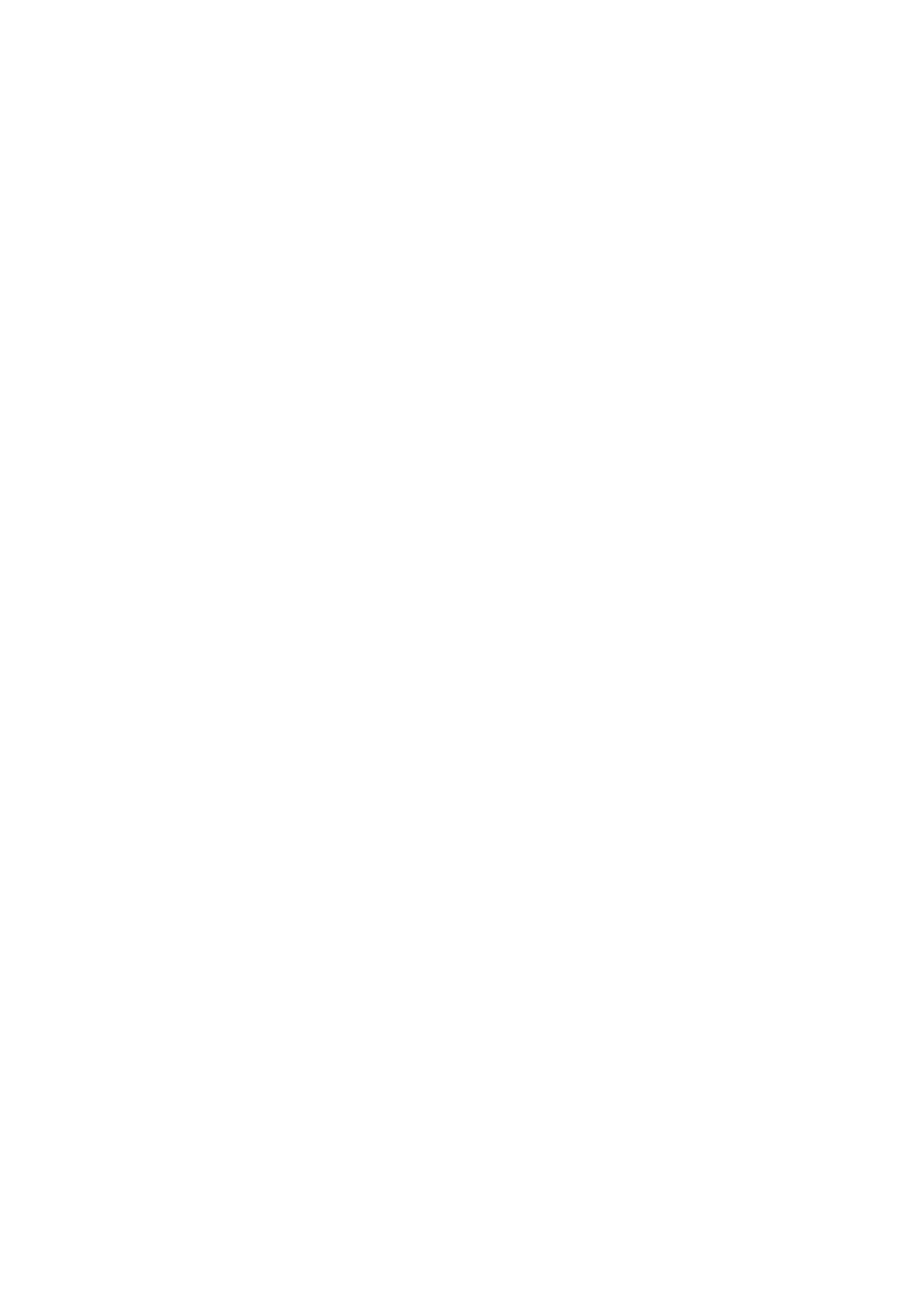## **Introduction[\\*](#page-0-0)**

In Europe, the coexistence of a common carbon market and national renewable support policies raises the question whether a carbon price alone could replace renewable energy support policies. What level of carbon price would be needed to achieve deployment comparable to that from existing renewable energy support policies? M.I. Bianco and G. Rodrigues partly addressed this question by computing an equivalent carbon credit level of each national wind support policy in effect in Europe in 2006. They use assumptions on the amount of greenhouse gases avoided by wind energy but do not take account of the actual impact of each policy on wind turbine deployment (Bianco and Rodrigues, 2008). On the other hand, many studies compared the impact of various types of renewable support policies, without necessarily taking account of the stringency level of each of them (for example Menz and Vachon, 2006 on the United States experience).

The purpose of the work presented here is to conduct an empirical analysis of the conditions that lead to wind energy deployment and from these results, to infer the carbon price level that would attain significant deployment. The analysis focuses on Denmark given electricity price and support policy changes over time. Econometric techniques are used to test the effect of these parameters on on-shore wind power deployment on a monthly basis on the time period 2000-2010. A discrete choice econometric model is used to analyse the observation or absence of observation of new turbine connection to the grid. From the results of the econometric analysis, a carbon price level that would attain significant wind power deployment is inferred. This equivalent carbon price is computed from a model of difference in profitability between renewable and fossil fuel technologies.

In part 2, the choice of Denmark for the analysis is explained and the history of wind energy in this country is noted as the context of the analysis. At the aggregate level, the observation of wind capacity over time in parallel with support policy changes already gives some indications about the impact of the various types of support and about the support level needed to have wind power deployment.

The econometric analysis that is presented in part 3 aims at quantifying these impacts. The model used for the econometric analysis is introduced. It is based on the profit function for wind energy. The data base preparation is explained. Results of the probit analysis on the observation of connection of new turbines to the grid are presented. They indicate that the support level impact is dominant and that the influence of past electricity prices is limited and dominated by the support level. They also show that a feed-in tariff policy significantly brings in more wind than a premium policy but that a variable premium does not have a significantly different impact than a fixed premium. The probability of connection of new turbines to the grid as a function of the policy type and the support policy is computed and presented. It indicates that on average  $22 \text{\textcircled{d}}$  with is the support level needed, in addition to electricity price, to have a probability of 0.5 to observe connection of new turbines to the grid. The robustness of these results is then discussed.

In part 4, the equivalence between carbon price and renewable support policies to cover cost differences between renewable and conventional technologies is introduced. It is used to convert the results from the econometric analysis into a carbon price level, under revenue certainty equivalence.

<span id="page-8-0"></span>This work was largely done while the author was a research assistant in the Climate Policy Research Unit of the Loyola de Palacio Chair. C. Gavard is presently with the Centre d'Economie de la Sorbonne in Paris 1 University. The author gratefully acknowledges A. Denny Ellerman for his supervision and Joeffrey Drouard, Aleksander Zaklan, Udaya Bhaskar Gunturu, Jing Xu, and Djamel Kirat for useful comments and suggestions. All errors remain the author's own responsibility.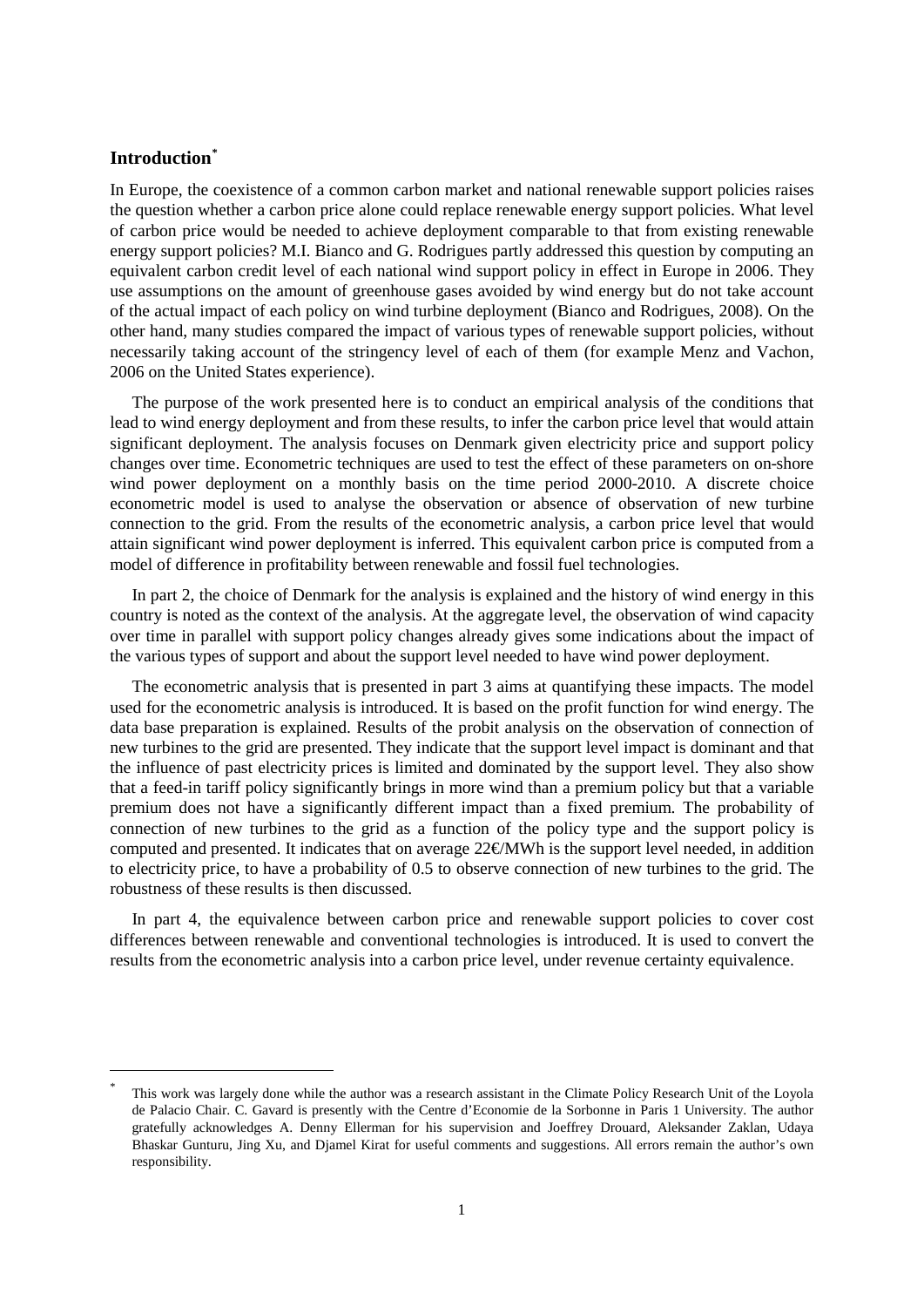## **1. Wind energy in Denmark**

-

Denmark is chosen for its long wind power history, the frequency of changes in the type and level of its wind support policies and the large amount of data available for wind energy.

On shore wind support policies began in Denmark in 1976 (Energistyrelsen, Jauréguy-Naudin, 2010). They are summarized in Table 1. Between 1976 and 2000, several policies juxtaposed each other and sometimes overlapped. From 1976 to 1989, the Danish state reimbursed part of the investment for building wind turbines. The support was originally 40% of the investment cost and was then reduced gradually until the scheme was cancelled in 1989. From 1984 to 2001, the electricity price paid to producers of wind power was 85% of the local retail price of electricity excluding taxes. In1991, a fixed price premium of 36€/MWh was introduced in addition to the previous scheme. It was in place until 2001. In 1999, the Danish electricity market was liberalized. Existing turbines were then covered by a special feed in tariff (FIT) which resulted in a comparable income for producers as under the previous support scheme. For existing wind turbines connected before the end of 1999, producers received a feed in tariff of 80€/MWh for a number of full load hours (25.000 full load hours for turbines below 200kW, 15.000 full load hours for turbines below 600kW, 10.000 full load hours for turbines larger than 600kW). After full load hours were used, producers received a feed-in tariff of 58€MWh until the turbine was ten years old. They then received a price premium of maximum 13€/MWh until the turbine was 20 years old. The sum of market price and price premium was limited to 48€MWh. An additional price premium of 3€MWh was paid to cover balancing costs<sup>[1](#page-8-0)</sup> in the electricity market.

| Date of connection to the<br>grid | <b>Support Scheme</b>                                                                                                                                         |  |  |
|-----------------------------------|---------------------------------------------------------------------------------------------------------------------------------------------------------------|--|--|
| From 1976 to 1989                 | Financial support from the Danish state                                                                                                                       |  |  |
| From 1984 to 2001                 | Electricity price paid to producers : 85% of the local retail price, excluding taxes                                                                          |  |  |
| From 1991 to 2001                 | Fixed premium of 36 $\oplus$ MWh in addition to the previous scheme                                                                                           |  |  |
| Existing turbines bought          | Feed-in tariff of $80\in$ MWh for a number of full load hours                                                                                                 |  |  |
| before end of 1999                | Then feed-in tariff of 58 $\epsilon$ MWh until the turbine is 10 years old                                                                                    |  |  |
|                                   | Then premium of 13 $\epsilon$ MWh or less until the turbine is 20 years old                                                                                   |  |  |
| $2000 - 2002$                     | Feed-in tariff of $58\text{€MWh}$ for 22,000 full load hours                                                                                                  |  |  |
|                                   | Then premium of 13 $\epsilon$ MWh or less until the turbine is 20 years old with a limit<br>of 48€MWh on the sum of market price and premium                  |  |  |
| $2003 - 2004$                     | Additional premium of $3 \in$ MWh                                                                                                                             |  |  |
|                                   | Premium of 13 $\epsilon$ MWh or less until the turbine is 20 years old, with a limit of<br>$48\text{ }\mathcal{C}$ MWh on the sum of market price and premium |  |  |
|                                   | Additional premium of $3 \in$ MWh                                                                                                                             |  |  |

#### **Table 1 - On-shore wind support policies in Denmark**

<span id="page-9-0"></span><sup>1</sup> A producer, for example a wind turbine owner, has to forecast the production on day ahead and sell it to the power exchange. Any deviations from the forecasted wind production are covered by means of regulating power. The costs of offsetting the imbalances in wind power production are charged to turbine owners. The 3€/MWh allowance is paid to turbine owners to help them pay these balancing costs.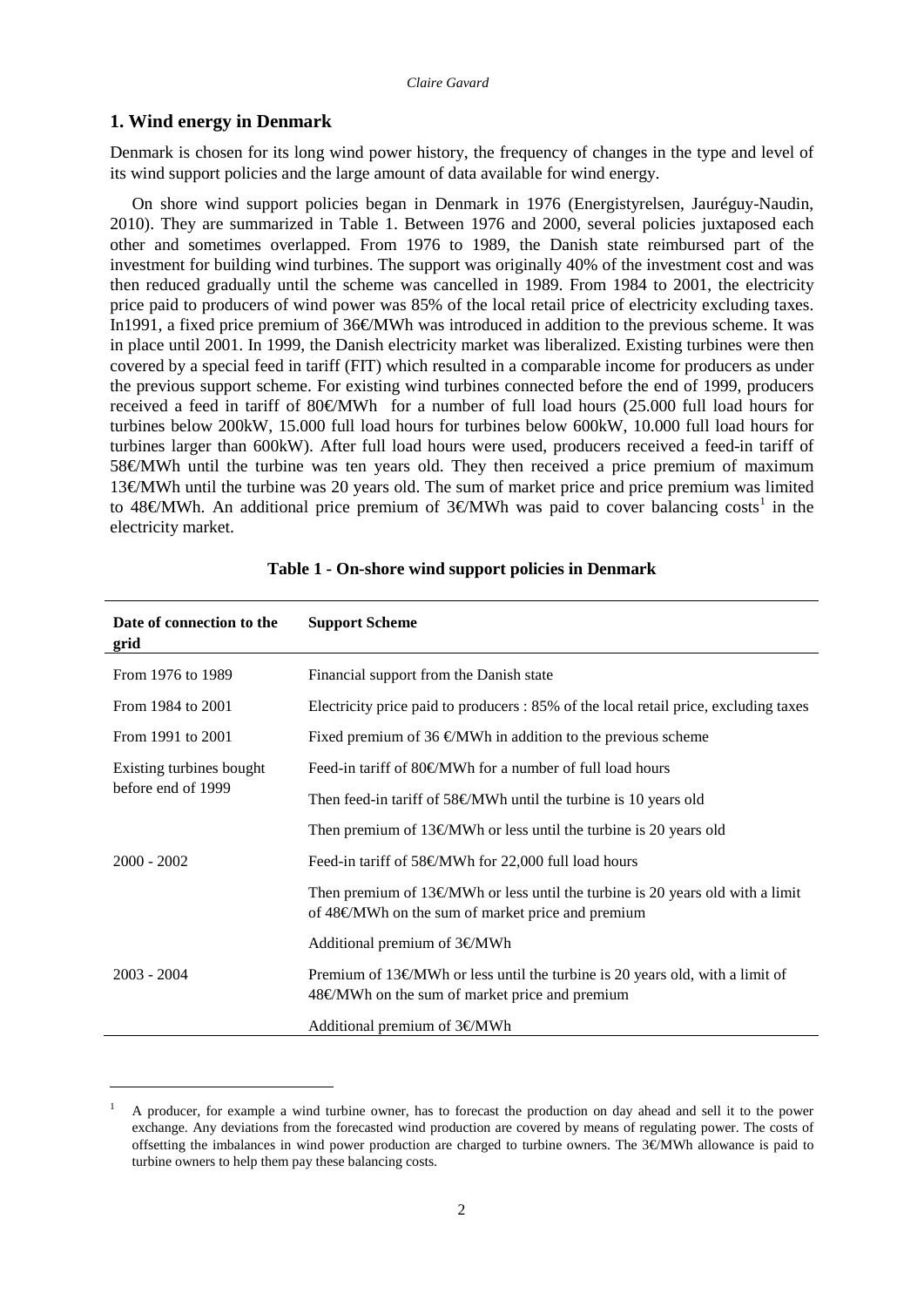| 2005 - February $20^{th}$ 2008       | Fixed premium of $13\text{€MWh}$ until the turbine is 20 years old |  |  |
|--------------------------------------|--------------------------------------------------------------------|--|--|
|                                      | Additional premium of $3 \in MWh$                                  |  |  |
| After February 21 <sup>st</sup> 2008 | Premium of $34\epsilon$ MWh for the first 25,000 full load hours   |  |  |
|                                      | Additional premium of $3 \in MWh$                                  |  |  |

From 2000, four policies were successively in place. For turbines connected to the grid between 2000 and 2002, producers received a fixed feed-in tariff of 58€/MWh for the first 22,000 full load hours. They then received the wholesale spot market electricity price (37€MWh in 2008) in addition to a premium of 13€MWh, until the turbine is 20 years old. The sum of market price and price premium was limited to a maximum of 48€MWh.In 2002, the support scheme changed from a feed-in tariff to a variable premium to better integrate with the recently liberalized electricity market. For turbines connected to the grid in 2003-2004, the premium scheme was associated with a cap on the total remuneration per unit of electricity produced. For the first 20 years of the turbine lifetime, producers received the wholesale spot market electricity price in addition to a premium of 13€/MWh. The sum of the market price and the price premium was limited to  $48\epsilon$ MWh. In 2005, the cap on the total remuneration per unit of electricity produced was removed. For turbines connected to the grid between January 2005 and February 20th 2008, producers received the wholesale spot market electricity price in addition to a premium of 13€/MWh for the first 20 years of the turbine lifetime. In 2008, the current regime came into effect when the premium was increased. For turbines connected to the grid after February 21st 2008, producers receive the wholesale spot market electricity price in addition to a premium of 34€/MWh for the first 25,000 full load hours. Under all four regimes and for the entire lifetime of the turbine, an additional allowance of 3€/MWh has been paid to producers to cover balancing costs.



**Figure 1 - On-shore wind capacity in Denmark since its early stage<sup>[2](#page-9-0)</sup>** 

<span id="page-10-0"></span> <sup>2</sup> Data source: Energistyrelsen.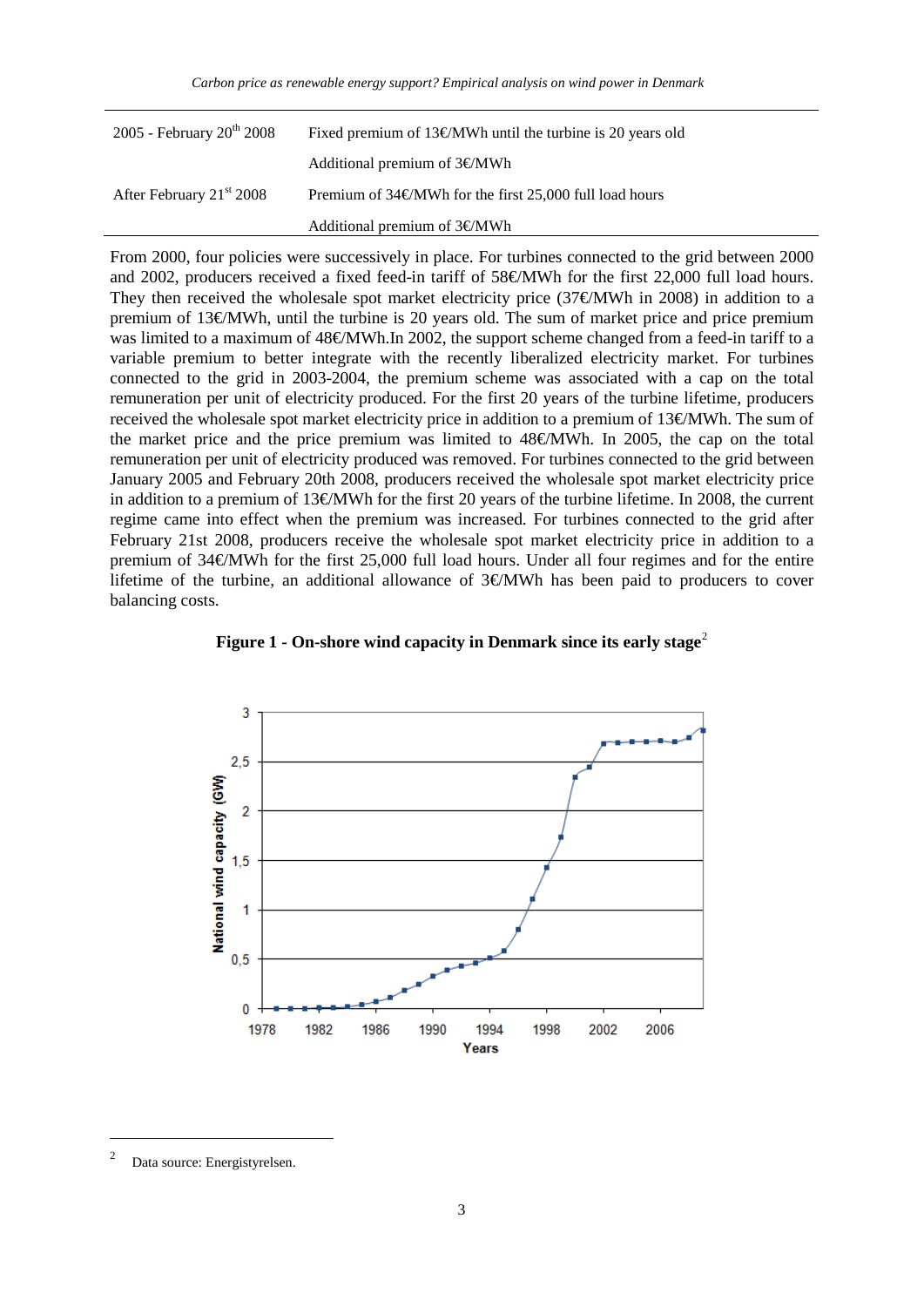#### *Claire Gavard*

The observation of aggregate on-shore wind capacity in Denmark (Figure 1) in parallel with the corresponding support policies shows a correspondence between the growth of capacity and the support scheme: most of the growth in wind capacity occurred either between 1995 and 2002, or after 2008, which means either under a premium of 36€/MWh, a feed-in tariff of 58€/MWh or under a premium of 34€/MWh. Given electricity prices in 2000-2002, the feed-in tariff of 58€/MWh can be seen as equivalent to a premium of more than 30€MWh, under revenue certainty equivalence. This suggests a threshold effect, that is to say, the existence of a support level above which new turbines are connected to the grid and below which no new connections are made. The purpose of the analysis in this paper is to take advantage of this long and diverse history of wind power in Denmark to quantify the impact of wind support policies and to infer a carbon price that would attain comparable wind power deployment. Econometric analysis is used to do this empirical analysis and a discrete choice model is chosen as an appropriate approach to analyze the presence or absence of observations of new turbine connection to the grid and take account of a possible threshold effect. The analysis is done for on-shore wind power for the time period 2000-2010, during which support policies are clearly and distinctly defined.

## **2. Econometric Analysis of Wind Power Deployment**

The econometric analysis that is done is based on the profit function for wind energy producers. After it is presented, the econometric model is introduced and data preparation is explained. Results are then presented and their robustness is discussed.

#### *2.1 Profit Function for Wind Energy*

The profit function  $\pi_i$  for energy technology *i* is defined as the profit on the life time of the plant divided by the amount of electricity produced during it:

$$
\pi_i = P_e + X_i - C_i - E_i \text{ with } X_i \ge 0
$$

where:

 $P_e$  is the expected electricity price revenue,

 $X_i$  is the revenue from the premium for electricity produced by technology i,

 $C_i$  is the levelized cost of electricity for technology *i*,

 $E_i$  is the emissions costs for technology *i*.

For a renewable technology  $r$ , there is no emission cost and the profit function is

$$
\pi_r = P_r + X_r - C_r \text{ with } X_r \ge 0
$$

For wind power, costs are mainly fixed costs so that  $C_r$  is upfront investment cost<sup>[3](#page-10-0)</sup> divided by the quantity of electricity produced. A large part of the investment cost is the turbine price, which is function of the turbine capacity. The quantity of electricity produced is a function of the turbine capacity as well and the wind power density (W/m²) of the site where it is built. Hence  $C_r$  is a function of the investment cost in  $\bigoplus$ KW and the wind power density of the turbine site ( $C_r$  decreases in wind power density of the turbine site).

<span id="page-11-0"></span><sup>&</sup>lt;sup>3</sup> The turbine price is the major component of the investment cost. The quantity of electricity produced is a function of the turbine characteristics (particularly the turbine capacity) and the wind power density of the site where the turbine is installed. M. Bolinger and R. Wiser show that the levelized cost does not depend on the turbine size because higher energy production compensates for the increase in the turbine price. But the levelized cost does depend on the turbine pricing per kW and on the wind power densitywind power density of the site where the turbine is built (Bolinger and Wiser, 2011).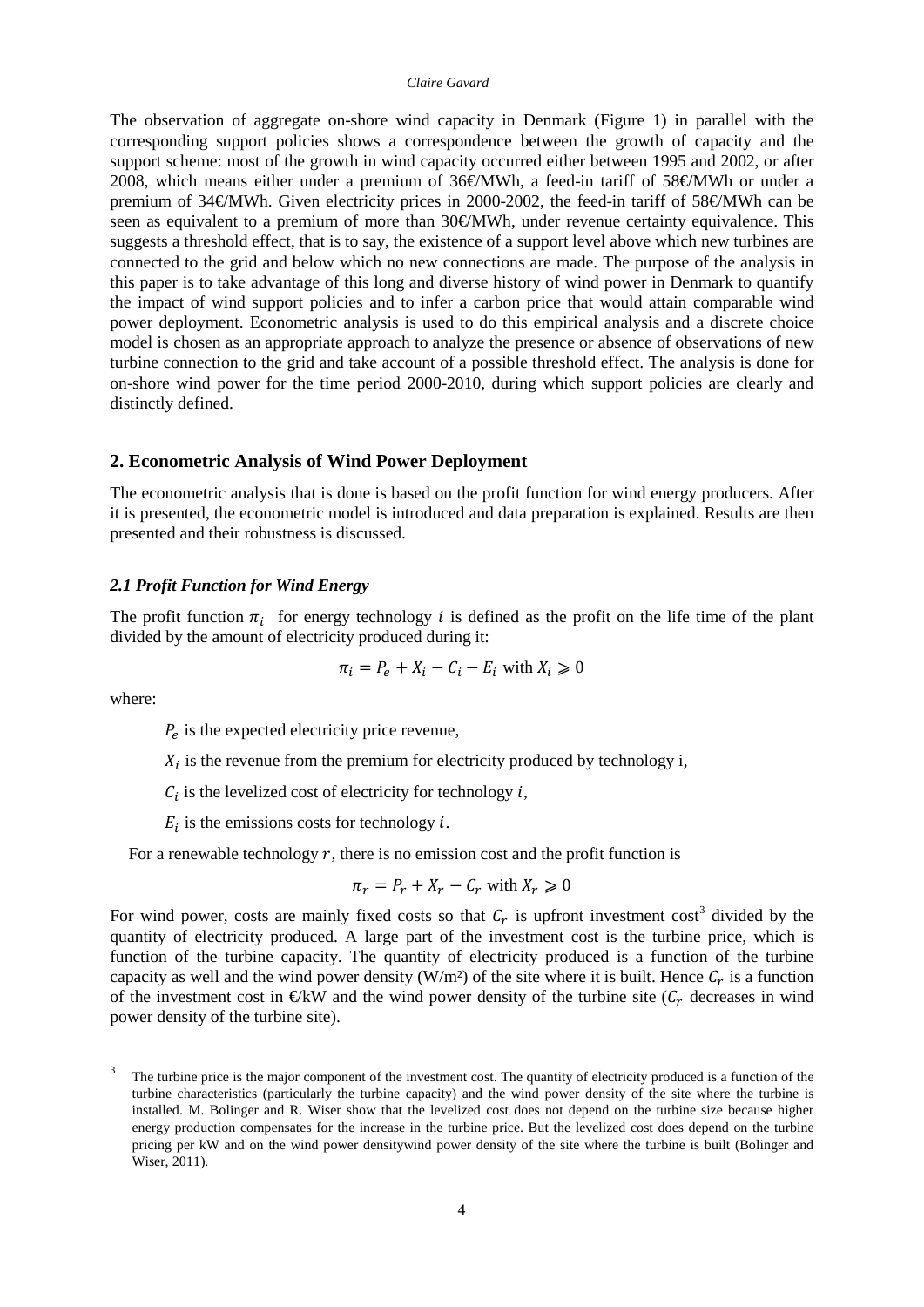#### *2.2 Econometric Model*

The decision to build a new turbine depends on the profit that can be expected from it. The decision is made only if the profit is positive or equal to zero. Hence, given the profit function described above, this decision can depends on the expected electricity price and premium, turbine investment costs, and the wind characteristics of the turbine site.

Probit analysis is chosen to examine the impact of electricity prices, the support type (feed-in tariff, fixed premium or variable premium), support level and levelized cost on the decision to build a new turbine. This decision is a binary variable and is observed through the connection or the absence of connection of new turbines to the grid per month. As the impact of electricity price and support may vary with the type of support policy that is used, dummy variables are introduced to characterize the support policy type and to check if the type of support has an impact or not. Hence the econometric model used for the probit analysis is the following:

*Prob* 
$$
(Y_t = 1|A_t)
$$
  
=  $F(\beta_1 + \beta_2 \text{ electric}_{t,-n} + \beta_3 \text{ support}_{t,-n} + \beta_4 \text{ FIT} + \beta_5 \text{ VP} + \beta_6 \text{ support}_{t}$   
\*  $FIT + \beta_7 \text{ cost}_t$ 

Where:

 $Y_t$  is a binary variable corresponding to the presence or absence of connection of new turbines to the grid in the time period t.

 $A_t$  is the vector of all explanatory variables considered.

 $\ddot{F}$  is the cumulative distribution function of the standard normal distribution.

elecprice<sub>t</sub> is the electricity price averaged on the time period  $t$ . Lags are tested to test whether past electricity prices influence the investment decision of wind project developers.

support<sub>t</sub> is the level of the support policy under which the new turbine is built. If the policy type is a fixed premium, support<sub>t</sub> is the premium itself. If the policy type is not a fixed premium, the support level is converted into a premium given electricity prices during the time period t.

 $FIT$  and  $VP$  are the dummy variables for feed-in tariff and variable premium policies. The fixed premium policy is taken as the reference category. The variable  $support_t * FIT$  is the interaction term between  $support_t$  and the dummy variable  $FIT$ .

 $cost_t$  is the levelized cost of wind power<sup>[4](#page-11-0)</sup>. Given the explanations presented in part 3.1, it can be seen as investment cost in €kW divided by the wind power density of the site where the turbine is built. Wind power density is not observed when there is no new connection to the grid. Investment cost is then taken as a proxy for the cost term.

<span id="page-12-0"></span>Lags up to five years are tested both for the electricity price and up to two years for the support level. The reason is that consideration of the site chosen for a turbine is done up to five years before the date of connection of the turbine to the grid and the first MWh produced. Then there is usually one year between the start of the building of the turbine and the date of connection to the grid. The start of the building of the turbine can be seen as the point of irreversibility in the decision process. Past electricity prices are presumed to be used as electricity price projections by wind project developers. Past electricity prices can also be seen as a form of insurance against a change in the support policy.

 <sup>4</sup> M. Bolinger and R. Wiser show that turbine price vary with time but that it does not necessarily decrease. They present how endogenous and exogenous factors such as foreign exchange rate and labor cost explain its variability over time (Bolinger and Wiser 2011).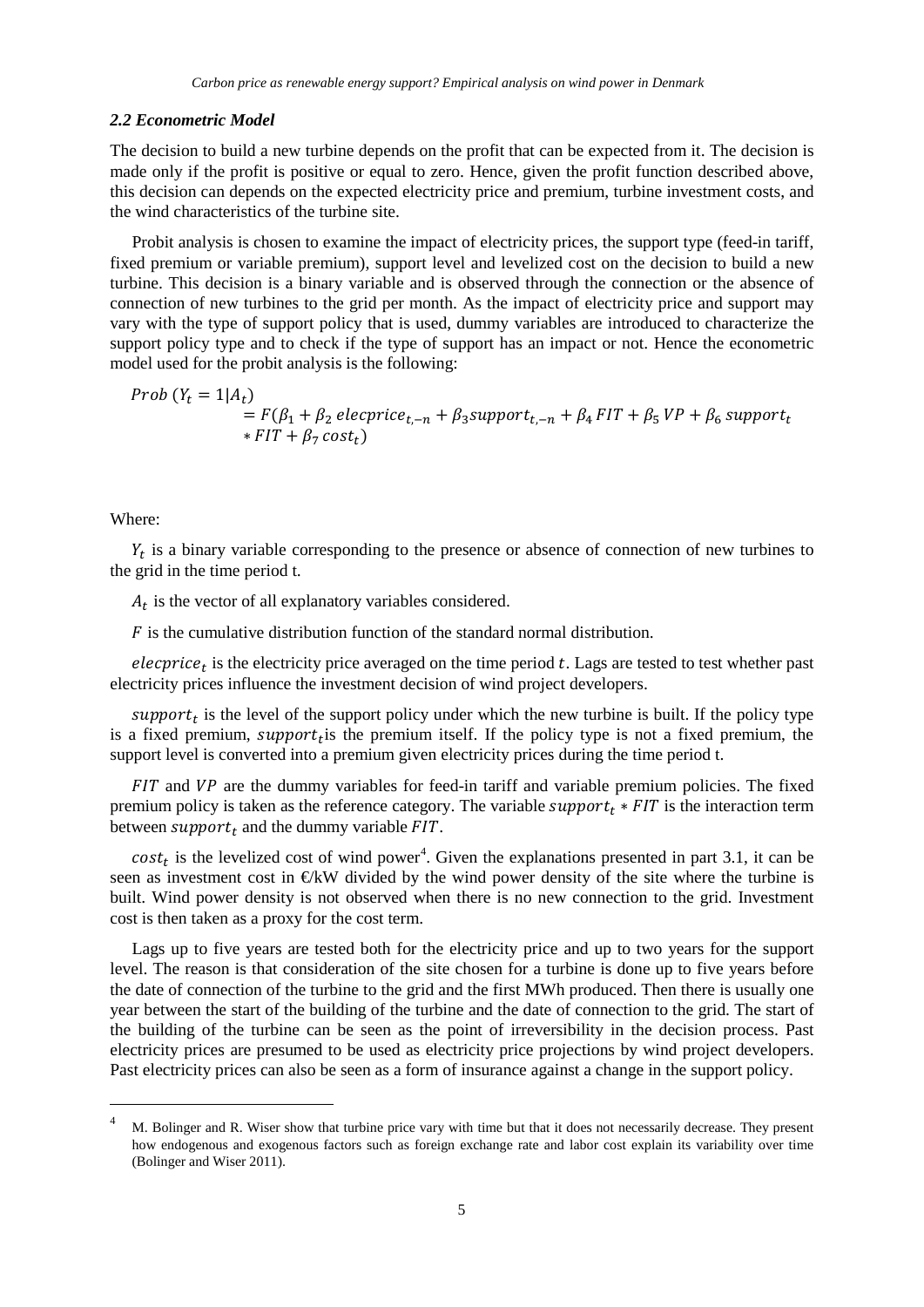#### *Claire Gavard*

Given the data, the interaction term between the  $VP$  dummy variable and the *support<sub>t</sub>* variable was almost perfectly collinear with the  $VP$  dummy variable. Hence, it was not relevant for the analysis.

Given the profit function described previously,  $\beta_2$  and  $\beta_3$  are expected to be positive while  $\beta_7$  is expected to be negative. Given previous comparisons between various types of wind support policy (for example Menz and Vachon, 2006) and the frequent conclusion that a feed-in tariff regime attains larger wind power deployment (Couture, Cory, Kreycik and Williams, 2010),  $\beta_4$  is expected to be positive.

#### *2.3 Data Preparation*

A monthly data base on the time period 2000-2010 is built. The variables needed for the econometric analysis and introduced above are defined as follows.

Data on Danish wind turbines are found on energinet.dk, the Danish transmission system operator for electricity and natural gas. A large database on all turbines that have been in operation in Denmark allows identifying the date of connection of each Danish turbine to the grid so that they can be grouped into monthly observations. This defines the binary variable  $Y(0)$  or 1), representing the connection or absence of connection of new turbines to the grid in Denmark for each month.

Electricity price data come from NordPool. Monthly averages are calculated from hourly data on working days<sup>[5](#page-12-0)</sup> only from 1999 to 2010<sup>[6](#page-13-0)</sup>. Monthly averages are corrected for inflation<sup>[7](#page-13-1)</sup> so that all figures are in constant €2000. Electricity price data are reported in Annex 2.

The support variable is defined as the premium of the policy under which turbines are connected to the grid each month, including the 3€ allowance for balancing costs mentioned in part 2. When the premium takes the form of a feed-in tariff, the support variable is the difference between the feed-in tariff and the electricity price. When the fixed premium is limited by the electricity price, it is classified as a variable premium with values as determined by the electricity price, as explained below. As is done for the electricity price, the support premium is corrected for inflation so that all figures are in constant €2000. For the time period after February 21st 2008, the support, before correction for inflation, is defined as 37€MWh corresponding to 34€MWh of fixed premium in addition to 3€ for balancing cost allowance. For the time period from 2005 to February 20th 2008, the support variable is defined as 16€/MWh corresponding to 13€/MWh of fixed premium and 3€ for balancing cost allowance. For the time period 2003-2004, given the variable premium policy presented in part 3, three cases are considered. For the months for which electricity price is above 48€/MWh, the support variable is defined as 3€MWh (balancing cost allowance only). For the months for which electricity price is below 35€MWh, the support variable is defined as 16€MWh corresponding to 13€ of premium and 3€ of balancing costs allowance. For the months for which electricity price is between 35 and 48€MWh, the support is defined as the difference between electricity price and 48€ in addition to the  $3\epsilon$  allowance for balancing costs. Finally, for the feed-in tariff period (2000-2002), the support variable is defined as the difference between electricity price and 61€MWh (sum of 58€MWh of feed-in tariff and 3€MWh allowance for balancing costs). Electricity price is never above 61€MWh in that time-period.

 <sup>5</sup> Data on working days only are used instead of data on all days, as the latter are available from 2002 only while the former are available from 1999. Regressions were run on the time period 2002-2010 with the two electricity price series. No significant difference was observed. Average is done on available data: West Denmark only from 01/07/1999 to 28/09/2000 and West and East Denmark from 29/9/2000.

<span id="page-13-0"></span>The comparison between the averages on electricity price when weighted with hourly wind power production (hourly wind power production data are found on energinet.dk) and the simple averages proved that the difference between them was not significant. This allowed taking simple averages in the econometric analysis.

<span id="page-13-2"></span><span id="page-13-1"></span><sup>7</sup> Inflation data from International Monetary Fund, World Economic Outlook Database, end of period consumer prices.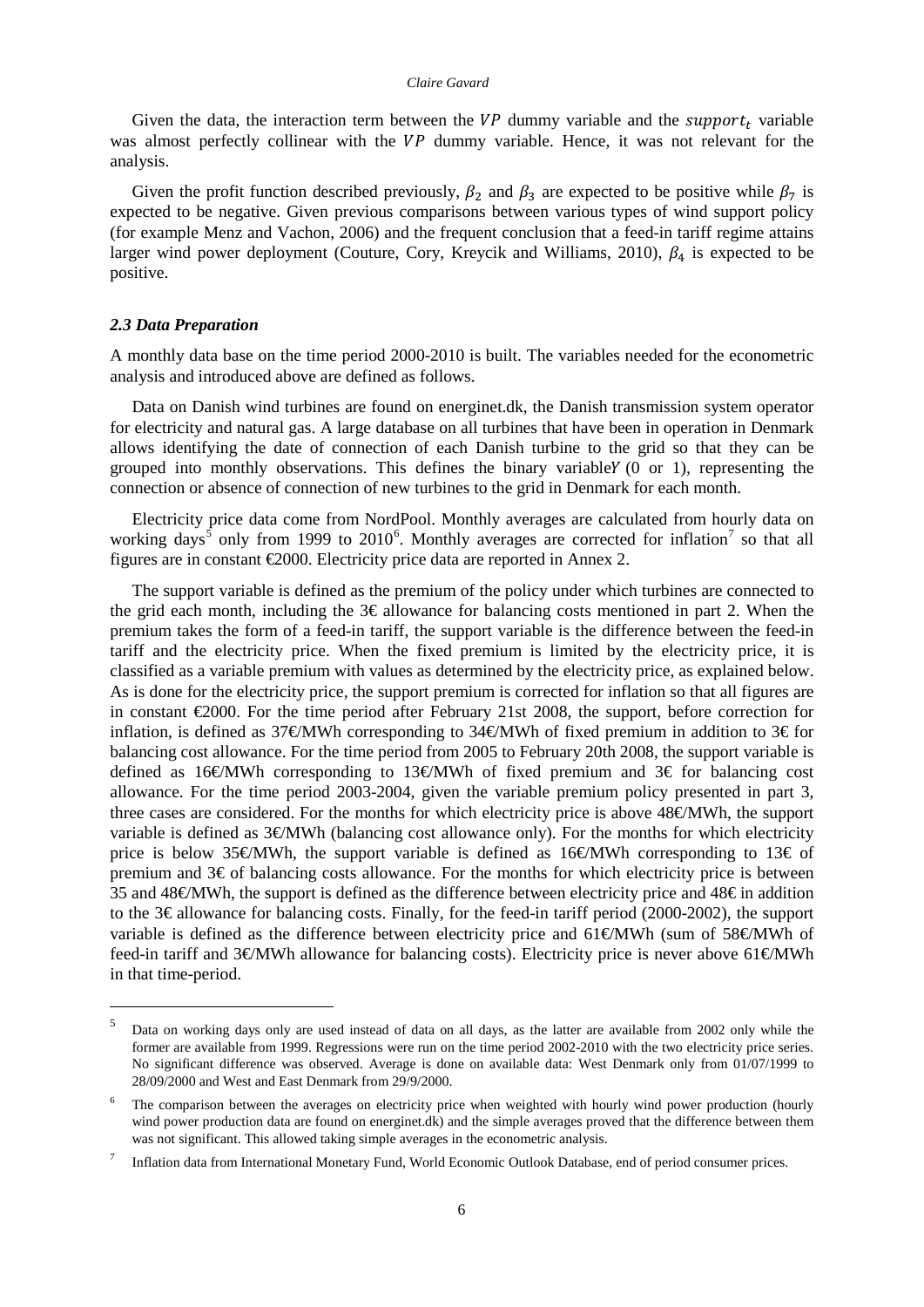For the cost term, yearly wind power investment cost indications from the European Wind Energy Association are used as a proxy (Moccia, Arapogianni, Wilkes, Kjaer, Gruet, Azau, Scola, and Bianchin, 2011).

Regarding endogeneity concerns, Y might have an impact on *elecprice*<sub>t</sub> without lag. For the premium time period (after 2002), this is not a problem since what is tested in the analysis is the possible impact of electricity price projections at the date when the decision to build a turbine is made. These electricity price projections are based on past electricity prices. *Y* cannot have an impact on past electricity prices due to the causality principle. Also, in this time period, endogeneity concerns between  $Y$  and the support are also excluded since  $Y$  is defined monthly as the presence or absence of connections of new turbines to the grid each month while the support policy changes every two or three years. In the FIT time period (2000-2002), support<sub>t</sub> is computed from *elecprice<sub>t</sub>* and there could be endogeneity between  $Y$  and the support. However the feed-in tariff does provide a premium and the question remains whether the level of implicit premium matters. The dummy variable FIT helps to control for this situation. Regressions were run on the post-FIT period (after 2002) and the main results from the regression on the whole time period remain robust on the post 2002 period as well (this point is discussed in part 3.5). The correlation table is given in given in Annex 1.

The database does not take account of particularly small turbines (turbine capacity less than 20kW or hub height less than 20m). Heteroscedasticity is corrected for all regressions.

#### *2.4 Results and Interpretation*

Regression coefficient results are presented in Table 2. Figure 2 illustrates the probability distribution they quantify and helps to understand and interpret their values. Robustness of these results is discussed in part 3.5. It is found that past electricity prices have no impact on the decisions to connect new turbines to the grid and that the dominant parameter is the support level. The support policy type also matters as the regressions show that a feed-in tariff significantly brings more wind power in than a premium policy. No clear difference is observed between the impacts of a fixed and a variable premium on the decision to connect new turbines. The cost term impact is dominated by the support and FIT impacts.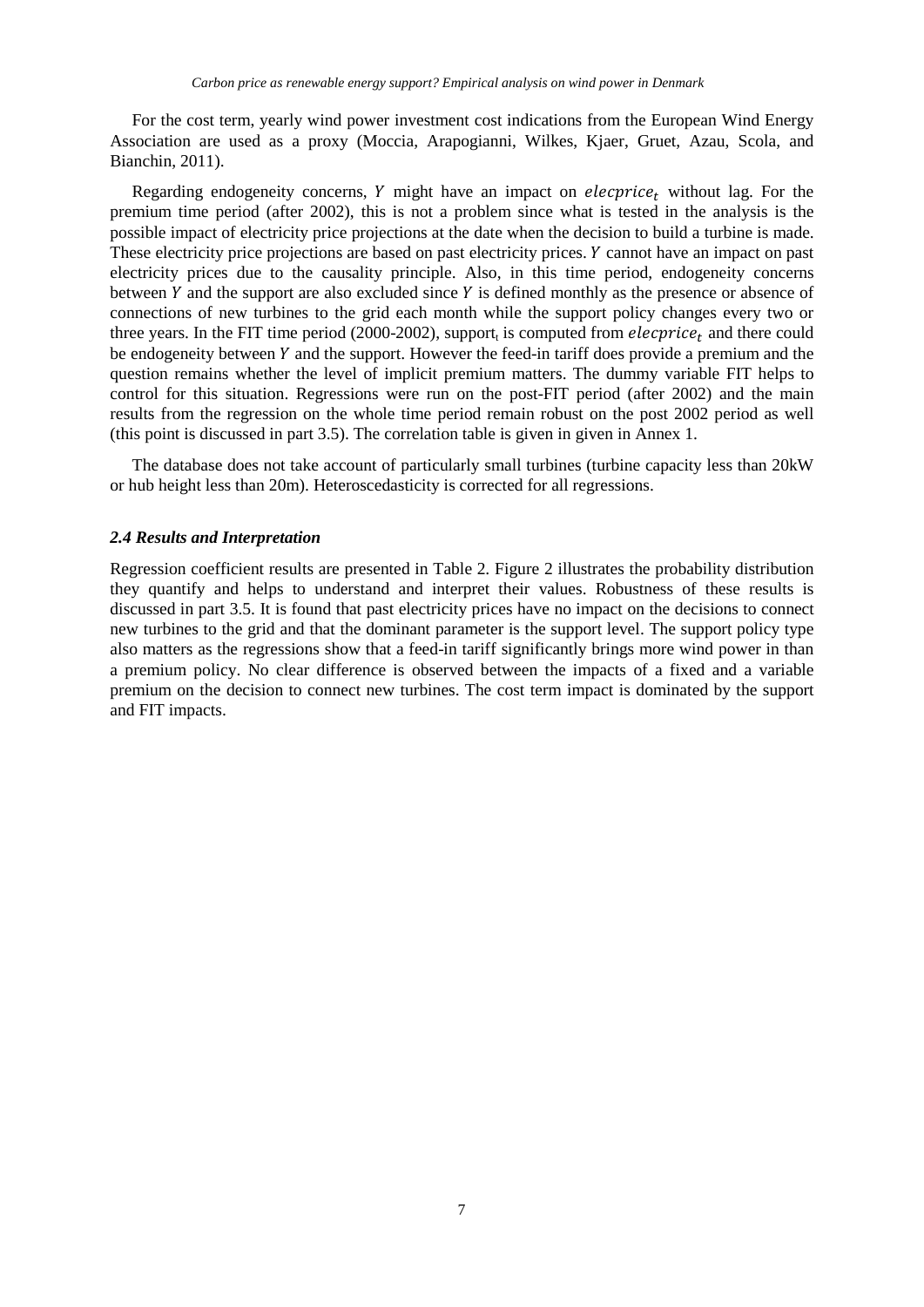|                       | (1)          | (2)           | (3)          | (4)          | (5)         |
|-----------------------|--------------|---------------|--------------|--------------|-------------|
| elecprice (-12)       | 0,0223       | 0,0195        |              |              |             |
|                       | 1,66         | 1,38          |              |              |             |
| elecprice(-24)        |              |               | 0,0142       | 0,0092       | 0,0097      |
|                       |              |               | 0,99         | 0,62         | 0,66        |
| support               | $0,0556***$  | 0,0729 ***    | $0,0561***$  | $0,074***$   | $0,073***$  |
|                       | 3,33         | 3,67          | 3,13         | 3,7          | 0,02        |
| VP                    | 0,1376       | 0,2583        | 0,1791       | 0,2723       | 0,6280      |
|                       | 0,4          | 0,72          | 0,49         | 0,72         | 0,66        |
| <i>FIT</i>            | 1,3625**     | 3,8439 ***    | 1,492**      | 10,4628 ***  | $10,7***$   |
|                       | 2,57         | 4,23          | 2,25         | 3,13         | 3,19        |
| support*FIT           |              | $-0,0811***$  |              | $-0,2629***$ | $-0,255***$ |
|                       |              | -2,72         |              | $-2,7$       | $-2,68$     |
| cost                  |              |               |              |              | 0,001       |
|                       |              |               |              |              | 0,43        |
| constant              | $-2,1716***$ | $-2,4466$ *** | $-1,8769***$ | $-2,0896***$ | $-3,666$    |
|                       | -3,48        | -3,69         | $-3,13$      | -3,26        | -0,97       |
| Wald x2               | 27,81***     | 40,27***      | 19,41***     | 47,07***     | 49,29***    |
| Pseudo R <del>'</del> | 0,2812       | 0,3           | 0,2363       | 0,2667       | 0,268       |
| Observations          | 122          | 122           | 110          | 110          | 110         |

## **Table 2 - Probit regression of the Observation or Absence of Observation of New Turbines Connections to the Grid**<sup>[8](#page-13-2)</sup>

Table 2 presents the results of five different regressions of  $Y$ , the presence or absence of new turbine connections to the grid, on electricity price lagged by 12 or 24 months, the support variable, the cost variable, the dummy variables and the interaction term between  $support_t$  and FIT. Lags for electricity prices are tested from six months to five years. Results for one or two-year-lags only are presented. Regressions (1) and (2) use a twelve-month-lag for electricity price while regressions (3) and (4) use a two-year lag for electricity prices. Regressions (2) and (4) include the interaction term between support<sub>t</sub> and the dummy variable  $FIT$  while regressions (1) and (3) do not. Regression (5) includes the cost term.

Past electricity prices do not have a significant impact on Y. The estimated coefficient associated with the support variable is always significant (the associated z-value is above 2 and the p-value is below 1%). The support level has a clear impact on the decision to build and connect new turbines to the grid.

The policy type impact is tested through the dummy variables  $FIT$  and  $VP$ , with or without the interaction term. The reference category is the fixed premium regime. The interaction term between FIT and the support variable is tested while the interaction term between  $VP$  and  $support_t$  is not. The reason is that, given the data, the latter is nearly collinear with the dummy variable  $VP$  alone so that it is not meaningful to include it in the regression. It is found that a feed-in tariff regime has a significantly higher impact on wind power deployment than a fixed premium regime. The coefficients associated with  $FIT$  and with the corresponding interaction term are always significant. This means that, under a feed-in tariff regime, the probability of observing new turbines connections to the grid is larger than under a premium regime, for the same equivalent level of support.

<span id="page-15-0"></span>The z-value corresponding to each coefficient is indicated in italic below the coefficient value. \*\*\*, \*\*, and \* respectively indicate a 1, 5 or 10 % significance level.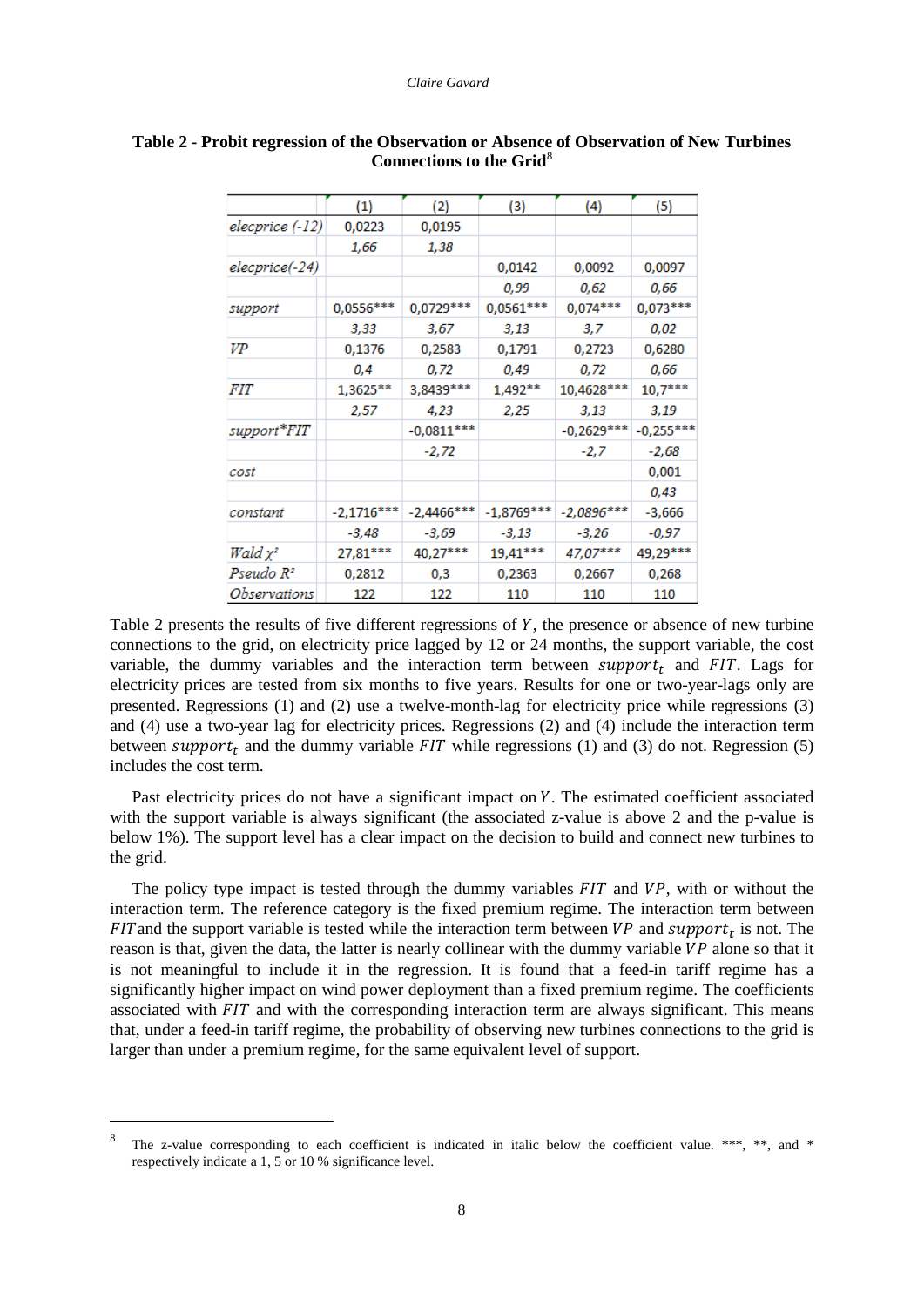Regarding the cost variable impact, correlation between the variables  $FIT$  and  $cost_t$  leads to multicollinearity issues. However tests on the inclusion of the cost term in regressions (1) to (4) showed that its impact is dominated by the impact of FIT.

To interpret the coefficients from this discrete choice model econometric analysis, the marginal effects of each relevant variable (variables associated with significant coefficients in the regressions above) are computed and the predicted probability of new turbine connections to the grid is plotted as a function of the support and the policy type (Figure 2). The choice is made to present the graph associated with regression (4) but robustness of the curves as a function of the regression chosen is discussed in part 3.5. For the *"Mean"* curve, the value at each point is the averaged predicted probability calculated using the specific value for the support variable and the sample values of the other predictor variables<sup>[9](#page-15-0)</sup>. For the "Feed-in tariff", "Variable premium" and "Fixed premium" curves, the predicted probability of having new connections depending on the policy type is computed for each support level.

This shows that the probability of investment increases with the level of support regardless of the form it takes. This form makes a considerable difference with the feed-in tariff increasing probability considerably. The extra benefit of this form diminishes as the support level increases. The *"Mean"* curve shows that, on average, the probability of observing new turbine connections to the grid is 50% for a support level of 22€/MWh. Under a feed-in tariff regime, the probability is higher for the same support level, while it is lower under a premium policy. For example, for a support level of  $30\notin MWh$ , the probability of new connections is 0.72 on average, but it is above 0.88 under a feed-in tariff regime. *"Fixed premium"* and *"Variable premium"* curves are not significantly different. For the *"Feed-in tariff"* curve, the part of the curve corresponding to support values below 30€/MWh is not robust as it is nearly an out-of-sample extrapolation (for the feed-in tariff period, the support variable is above 30€/MWh except for two months).

<span id="page-16-0"></span> <sup>9</sup> For each point of the *"Mean"* curve, the regression coefficients are used to calculate a probability for each observation, taking into account the specific value for the support variable and the values of the other predictor variables for this observation. Then these probabilities for all observations are averaged to give the value that appears on the curve (ex: 0.14 for a support level of  $5 \in \text{MWh}$ .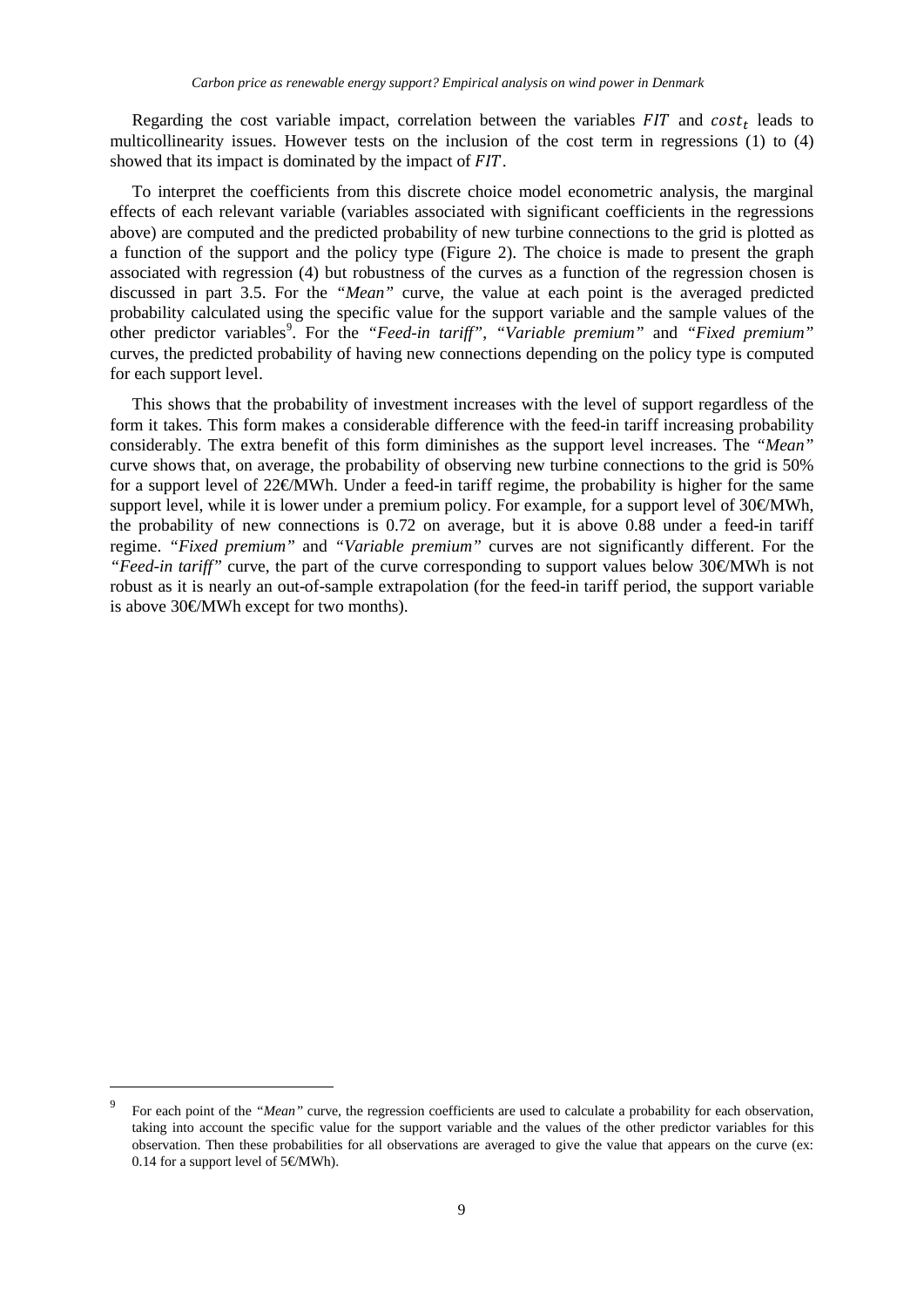



In conclusion, these results indicate that the dominant parameter for the decision to connect new turbines to the grid is the support level. The support policy type also matters as a feed-in tariff policy brings in more wind power than a premium regime. No difference is observed between a fixed and a variable premium regime. On average a support level of  $22 \text{€MWh}^{10}$  in addition to electricity price leads to a probability of 0.5 to observe connections of new turbines to the grid.

#### *2.5 Robustness Analysis*

In this part, the robustness of the results presented before is discussed. First the threshold value of  $22 \notin MWh$  as the support level needed to observe new turbines connections to the grid with a probability of 50% is robust. Depending on the regression chosen, this value varies between 19 and 22€MWh. Then, regarding the changes in the curves presented before, as a function of the regression that is chosen, the *"Mean"*, *"Variable premium"* and *"Fixed premium"*curves are robust as well as the part of the *"Feed-in tariff"* curve above 30€/MWh, but the part of the *"Feed-in tariff"* curve below 30€/MWh is not. The ranges of probability for each curve at 5, 25 and 45€/MWh are presented in Table 3. These ranges take account of the standard errors defined when computing the predicted probability as a function of the support level and the support policy type, for each regression. This confirms the fact that a variable premium policy does not have a significantly different impact than a fixed premium policy. Despite the fact that the part of the *"Feed-in tariff"* curve for low support level is not robust, the feed-in tariff regime still does bring more wind power in than other schemes.

Regressions were also done on the post FIT period (after 2002), to test the relative impact of the support and electricity price if the analysis is done on these years only. Support remains the dominant factor and past electricity prices do not have a significant and robust impact. In addition, the support level for which the probability of observing new turbines connection to the grid is 0.5 remains in the range indicated by the regressions on the whole time period, that is to say, between 19 and 22 $\epsilon$ MWh.

<span id="page-17-0"></span><sup>&</sup>lt;sup>10</sup> All support level figures indicated from the regression results are in constant  $\epsilon$ 2000.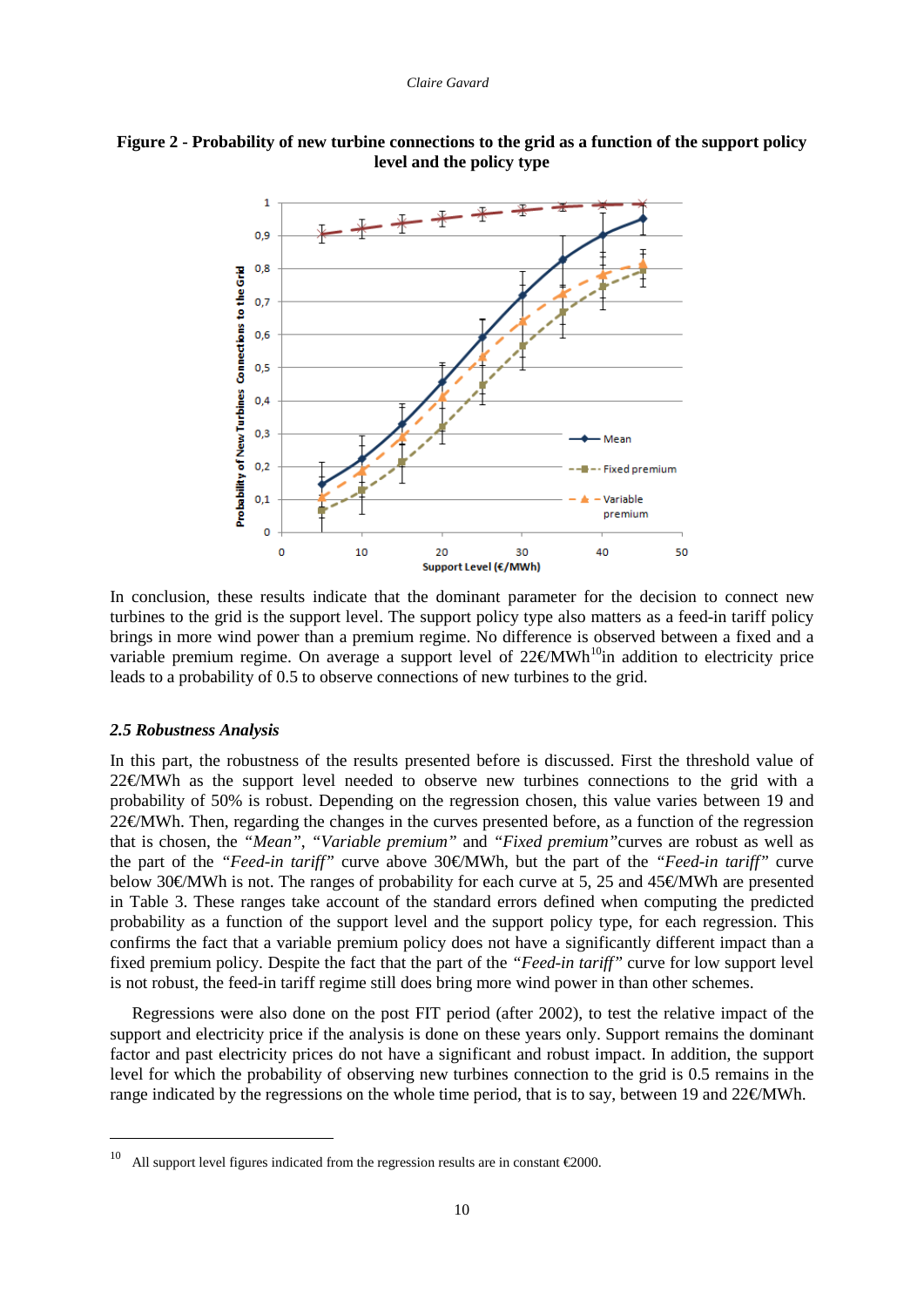| Support level | $5 \frac{\epsilon}{MWh}$ | 25 €/MWh    | 45 €/MWh    |
|---------------|--------------------------|-------------|-------------|
| Mean          | 0,055-0,32               | $0,52-0,65$ | $0,81-1,00$ |
| FP            | $0,021-0,19$             | 0,35-0,56   | $0,67-0,96$ |
| VP            | 0,045-0,25               | 0,38-0,68   | $0,70-1,00$ |
| <b>FIT</b>    | 0,33-0,93                | $0,81-1,01$ | $0,98-1,00$ |

**Table 3 – Ranges of predicted probabilities of observing new connections of turbines to the grid, as a function of the support level and the policy type and for all regressions reported in part 3.4**

## **3. Carbon Price Level Deduction**

The probit regressions presented in part 3 indicate that, on average, a support of 22€MWh leads to a probability of 0.5 to observe new connections of turbines to the grid. Past electricity prices do not have significant impact while support level and support policy type clearly matter. Given these results, conclusions can be inferred on the carbon price level that would provide comparable price advantage to wind power as the support policies that attain wind deployment. The idea supporting these conclusions is the equivalence between carbon price and renewable support policies to cover cost difference between renewable and conventional technologies. It is presented below.

#### *3.1 Carbon Price Equivalence model*

The comparison of the profit functions between renewable and fossil technologies shows how the premium paid as a support to renewable energy can be seen as equivalent to a carbon price. It then covers the cost difference between renewable and conventional technologies.

As presented in part 3.1, the profit function  $\pi_i$  for energy technology *i* is defined as:

$$
\pi_i = P_e + X_i - C_i - E_i \text{ with } X_i \ge 0.
$$

For a renewable technology  $r$ , there is no emission cost and the profit function is:

$$
\pi_r = P_r + X_r - C_r \text{ with } X_r \ge 0
$$

For a fossil fuel technology  $f$ , the electricity producer receives no premium and the profit function is:

$$
\pi_f = P_f - C_f - E_f \text{ with } E_f \ge 0
$$

The condition for the renewable technology to be more profitable than the fossil technology is  $\pi_r > \pi_f$ , which is equivalent to:

$$
P_r + X_r - C_r > P_f - C_f - E_f \text{ with } C_r - C_f > 0.
$$

Under the assumption that  $P_f = P_r$ , the previous inequality leads to:

$$
X_e + E_f > C_r - C_f \text{ with } X_e \ge 0 \text{ and } E_f \ge 0.
$$

This inequality shows that  $X_e$  and  $E_f$  are additive and therefore equivalent regarding the profitability difference between renewable and fossil technologies.

#### *3.2 Carbon Price Inference from Regression Results*

If we assume that electricity production from coal emits 0.85 tons of  $CO<sub>2</sub>/MWh$  (Sijm, Neuhoff, and Chen, 2006) and that electricity production from gas (combined cycle) emits 0.48 tons of  $CO<sub>2</sub>/MWh$ , the indication of 22€/MWh as the support needed to have a probability of 0.5 to observe new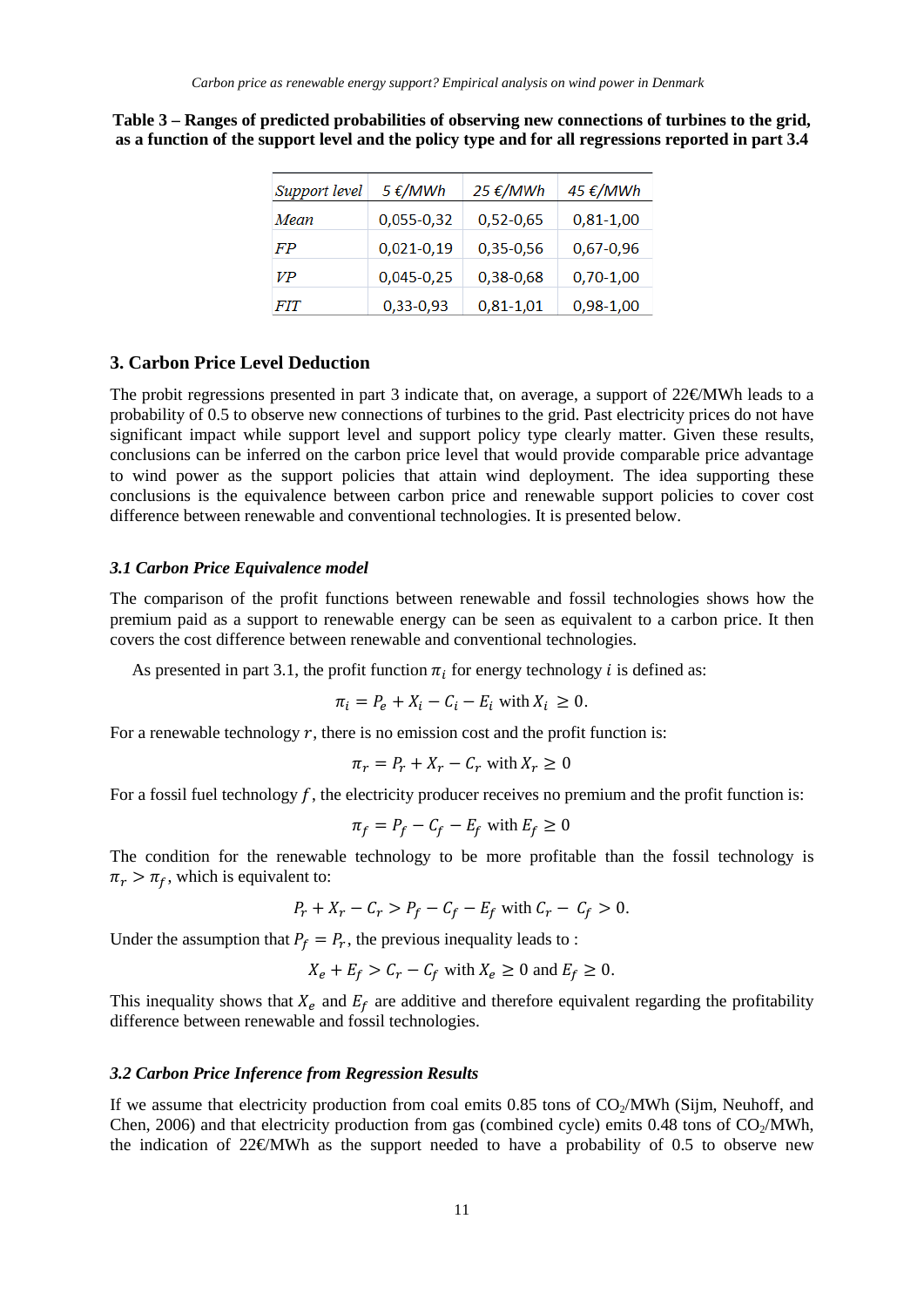#### *Claire Gavard*

connections of turbines to the grid is then equivalent to a carbon price of  $26\text{\textcirc}$  for if competing with electricity production from coal or  $46\oplus$  ton if competing with electricity production from gas. This is under the assumption of revenue certainty equivalence<sup>11</sup>. In other words, at 26 € ton, the carbon price provides a price advantage to wind energy over electricity production from coal that is comparable to the advantage of the support level needed to see new connections of turbines to the grid with probability 0.5. If competing with electricity production from gas (combined cycle), these equivalence is reached for a carbon price of  $46\text{C}$ ton.

#### **Conclusion**

The purpose of the work presented here is to use the Danish experience to conduct an empirical analysis of the conditions of renewable energy deployment in order to infer a carbon price level that would provide a price advantage to wind energy over fossil fuel technologies comparable to the advantage provided by existing support policies. The analysis is focused on on-shore wind power in the time period from 2000 to 2010. A discrete choice econometric technique is used to test the impact of electricity price, support policy and support level on the observation of connection of new turbines to the grid, on a monthly basis.

The analysis shows that support level is the dominant parameter and that a feed-in tariff policy has a significantly larger impact than a premium policy. A variable premium does not have a significantly different impact compared to a fixed premium. Under a premium policy, past electricity prices have a minor effect that is overwhelmed by the support level impact. Initial investment cost is also dominated by the support and the feed-in tariff impacts. The probit analysis indicates that, on average, a 22€MWh support in addition to electricity price is necessary to observe connections of new turbines to the grid with a probability of 0.5.

Inference on the carbon price level is based on the equivalence between a support premium and a carbon price to cover the cost differences between renewable and fossil fuel technologies. Under certainty revenue equivalence, the support level of 22€/MWh indicated above can be converted into an equivalent carbon price of 26€ ton if renewable energy competes with electricity production from coal or  $46\text{C}$  ton if it competes with electricity production from gas.

A limit of this work is that Denmark is a very specific country regarding wind power. Hence it would be interesting to conduct similar analysis on other European countries to be able to draw conclusions on the potential impact of the European carbon market on wind power deployment in all member states.

<span id="page-19-0"></span> $11$  This is a strong assumption. Previous analysis demonstrated the importance of long range energy policy in stabilizing the conditions required for renewable energy development (Meyer, 2007). A carbon price alone may not provide revenue certainty equivalence under some of the support policies. More work on uncertainty and wind power investment could be done, based on more general research on uncertainty and irreversible investment, for example as C.A. Favero, M.H. Pesaran and S. Sharma on oilfields (Favero, Pesaran and Sharma, 1992).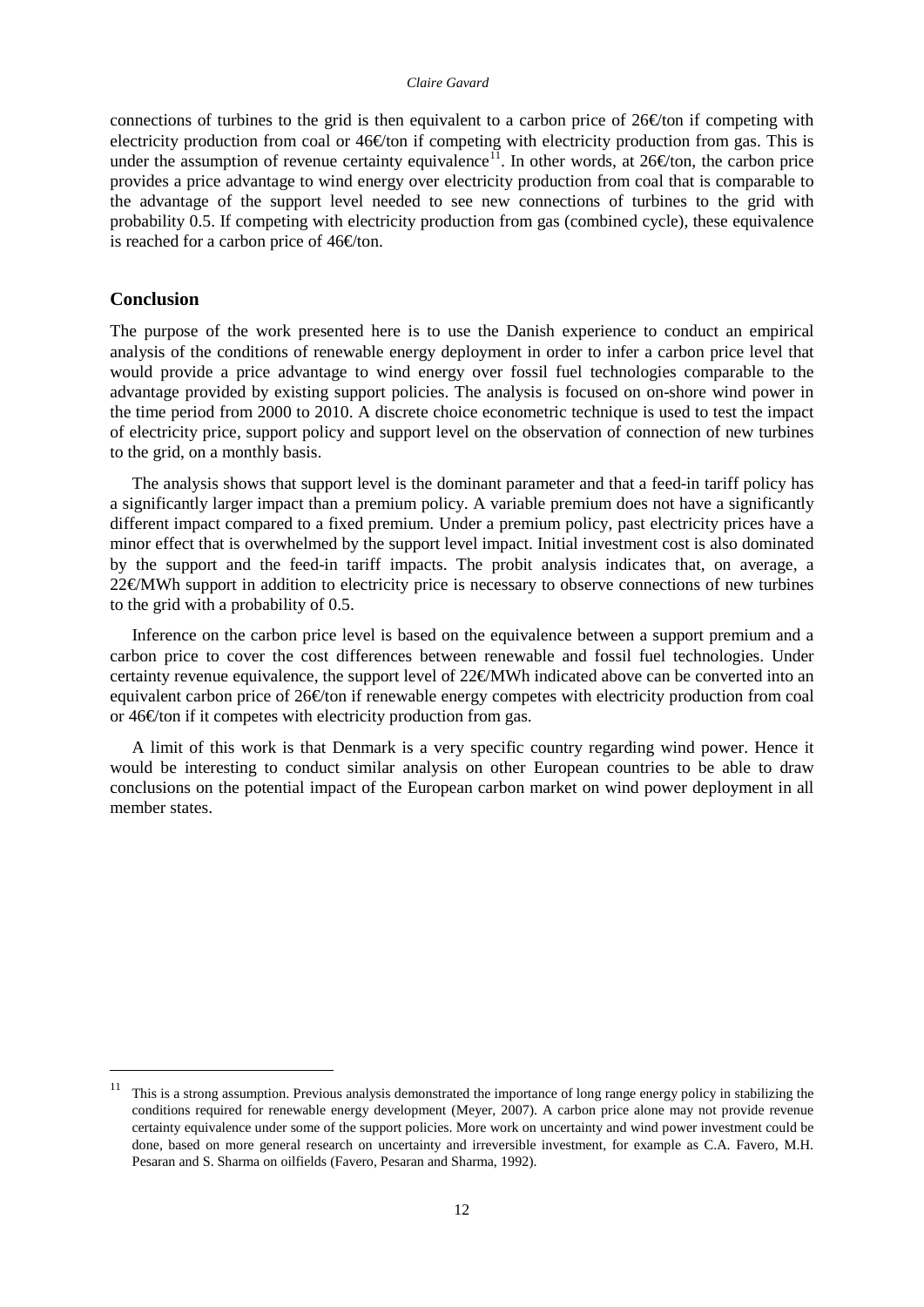#### **References**

- Blanco, M. I., Rodrigues, G., 2008. Can the future EU ETS support wind energy investments?. Energy Policy. 36(4):1509-1520.
- Bolinger, M., Wiser, R., 2011. Understanding trends in wind turbine prices over the past decade. Ernest Orlando Lawrence Berkeley National Laboratory, LBNL-5119E. [http://eetd.lbl.gov/ea/ems/reports/lbnl-5119e.pdf.](http://eetd.lbl.gov/ea/ems/reports/lbnl-5119e.pdf)
- Couture, T.D., Cory, K., Kreycik, C., Williams, E., 2010. A policymaker's guide to feed-in tariff policy design. National Renewable Energy Laboratory, Tech. Rep. NREL/TP-6A2-44849.
- Energistyrelsen. The history of Danish support for wind power. [www.ens.dk.](http://www.ens.dk/)
- Favero, C. A., Pesaran, M. H., Sharma, S., 1992. Uncertainty and irreversible investment: an empirical analysis of development of oilfields on the UKCS. Oxford Institute for Energy Studies, EE17.
- Jauréguy-Naudin, M., 2010. Wind power, a victim of policy and politics", Institut Français des Relations Internationales, Note de l'IFRI. [http://www.ifri.org/?page=detail-contribution&id=6246.](http://www.ifri.org/?page=detail-contribution&id=6246)
- Menz, F. C., Vachon, S., 2006. The effectiveness of different policy regimes for promoting wind power: Experiences from the states. Energy Policy, 34(14):1786-1796.
- Meyer, N. I., 2007. Learning from wind energy policy in the EU: lessons from Denmark, Sweden and Spain. European Environment, 17(5):347-362.
- Moccia, J., Arapogianni, A., Wilkes, J., Kjaer, C., Gruet, R., Azau, S., Scola, J., Bianchin, R., 2011. Pure power, wind energy targets for 2020 and 2030. European Wind Energy Association. [http://www.ewea.org/fileadmin/ewea\\_documents/documents/publications/reports/Pure\\_Power\\_Full](http://www.ewea.org/fileadmin/ewea_documents/documents/publications/reports/Pure_Power_Full_Report.pdf) \_[Report.pdf.](http://www.ewea.org/fileadmin/ewea_documents/documents/publications/reports/Pure_Power_Full_Report.pdf)
- Sijm, J., Neuhoff, K., Chen, Y., 2006.  $CO_2$  cost pass-through and windfall profits in the power sector. Climate Policy, 6(1):49-72.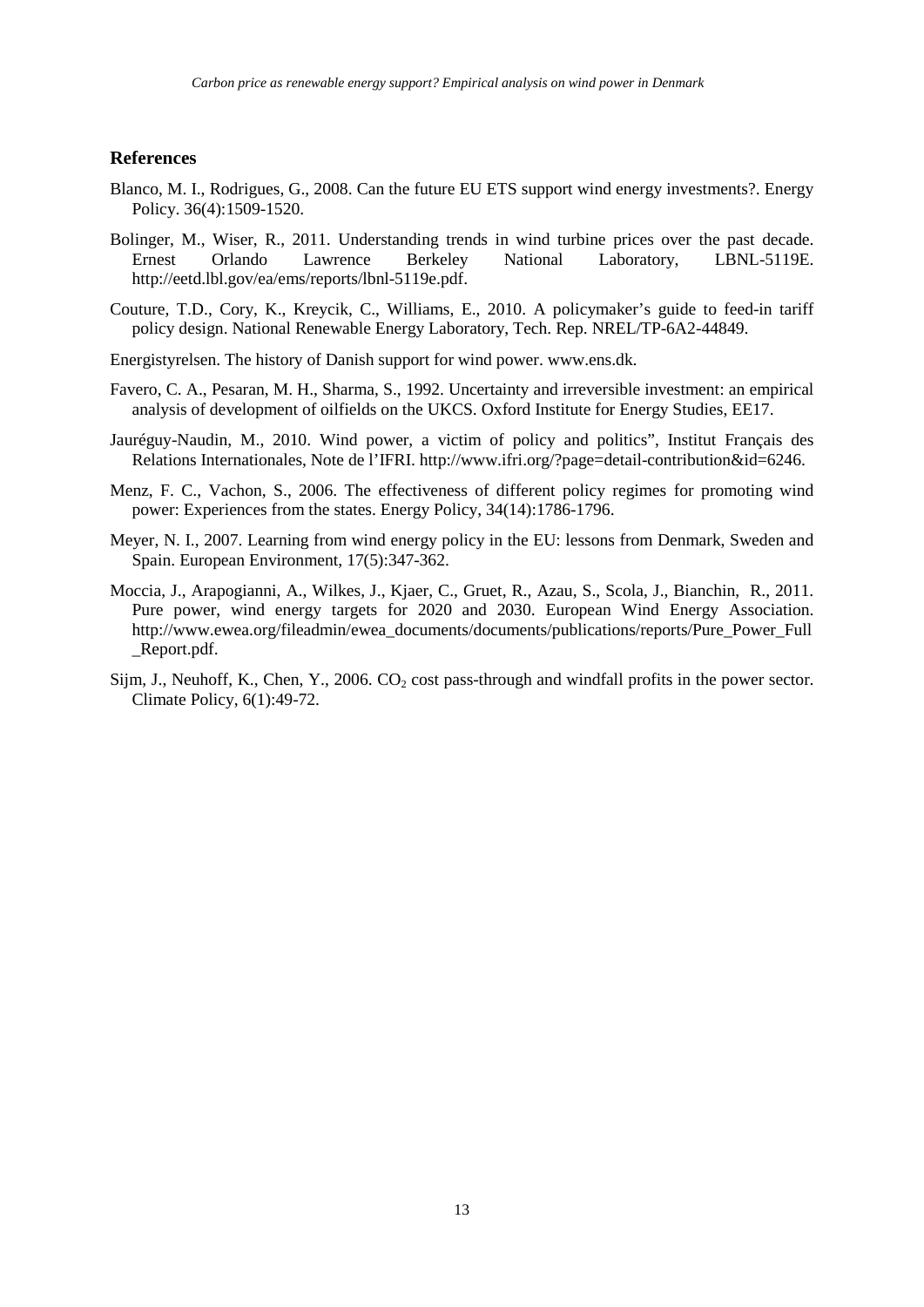|                 | γ         | $elecprice (-12) elecprice (-24)$ |           | support   | VP        | <i>FIT</i> | support*FIT cost |   |
|-----------------|-----------|-----------------------------------|-----------|-----------|-----------|------------|------------------|---|
|                 |           |                                   |           |           |           |            |                  |   |
| elecprice (-12) | 0,0312    | 1                                 |           |           |           |            |                  |   |
| elecprice (-24) | $-0,0424$ | 0,1486                            | 1         |           |           |            |                  |   |
| support         | 0,4944    | $-0,0275$                         | $-0,0131$ | 1         |           |            |                  |   |
| VP              | $-0,2105$ | $-0,0935$                         | $-0,2236$ | $-0,4425$ | 1         |            |                  |   |
| <i>FIT</i>      | 0,4013    | $-0,4231$                         | $-0,5234$ | 0,5075    | $-0,2337$ | 1          |                  |   |
| support*FIT     | 0,3751    | $-0,4111$                         | $-0,5126$ | 0,6014    | $-0,223$  | 0,9543     | 1                |   |
| cost            | $-0,1879$ | 0,5161                            | 0,5817    | $-0,1117$ | $-0.4785$ | $-0.698$   | $-0,6571$        | 1 |

## **Annex 1 - Correlation table of the variables used in the regressions**

**Annex 2 - Nominal electricity price in Denmark**[12](#page-19-0)



 <sup>12</sup> Monthly averages are calculated from Nordpool hourly data on working days and corrected for inflation.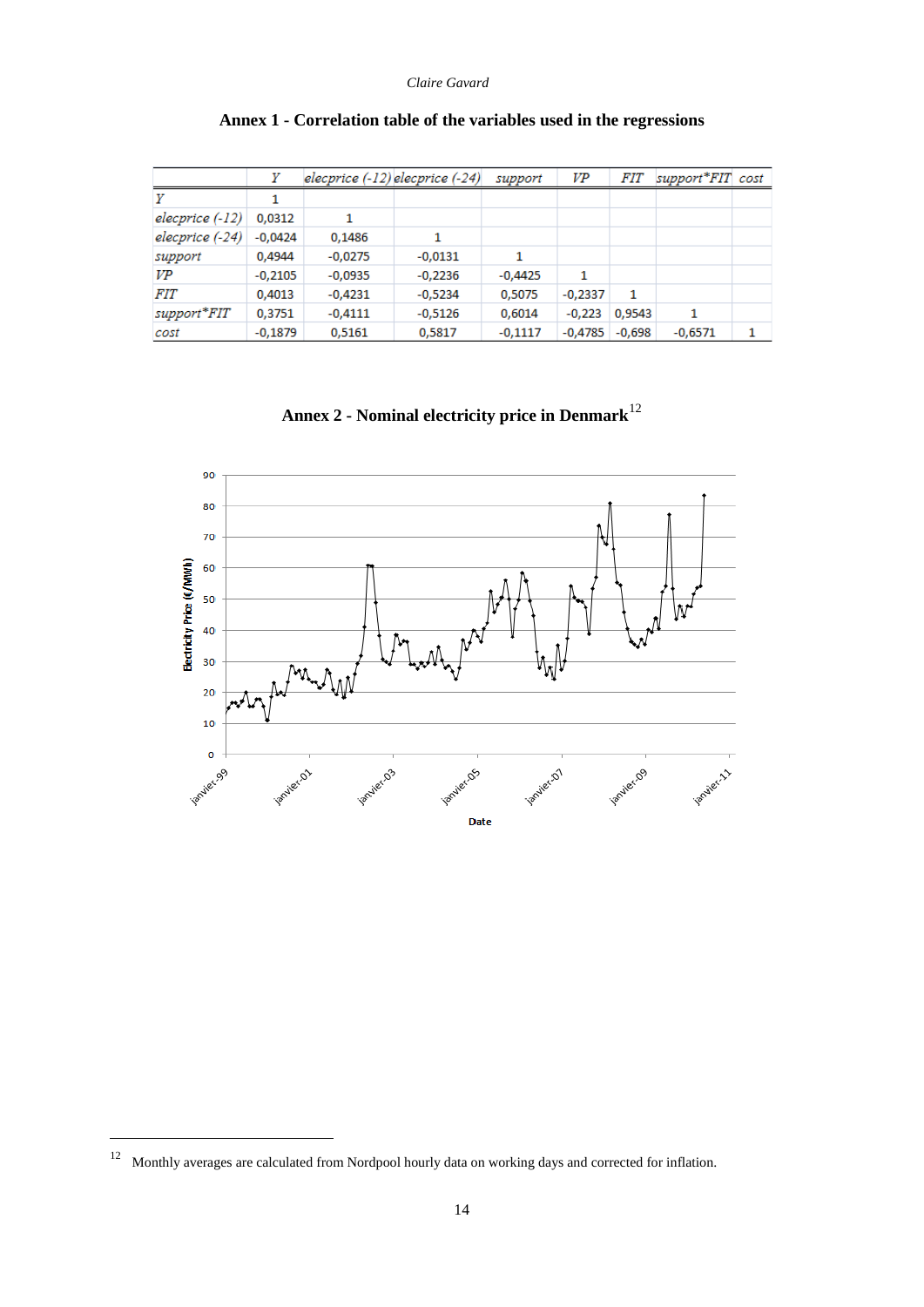## **Author contacts:**

## **Claire Gavard**

Centre d'Economie de la Sorbonne Maison des Sciences Economiques 106-112 boulevard de l'Hôpital 75647 Paris Cedex 13 France Email: claire.gavard@polytechnique.edu